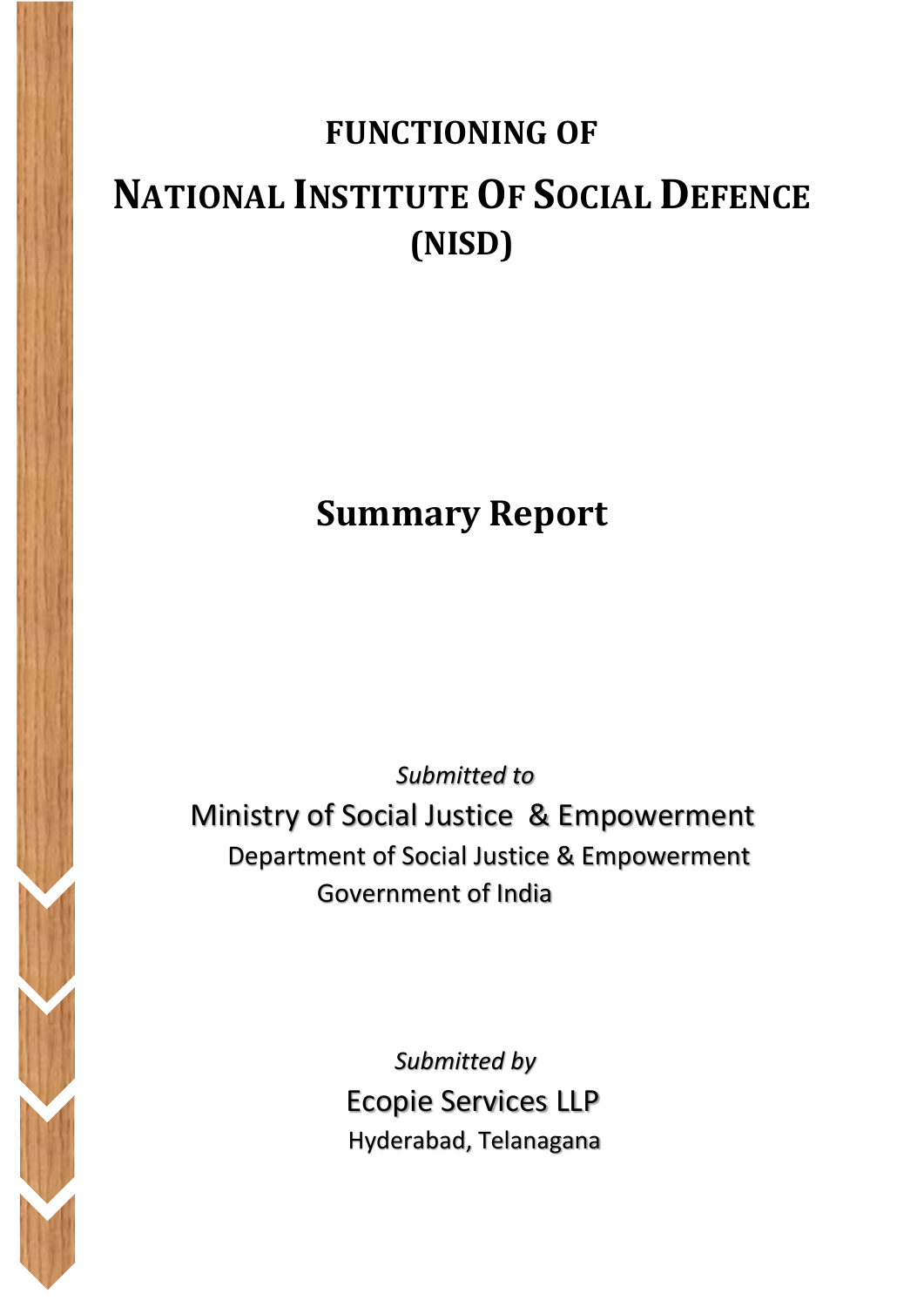## **TABLE OF CONTENTS**

| <b>SNo</b>     | <b>CONTENTS</b>                       | PAGE.NO.  |
|----------------|---------------------------------------|-----------|
| $\mathbf{1}$   | Background                            | $01 - 16$ |
| $\overline{2}$ | Objectives                            | 17-18     |
| 3              | <b>Study Area and Sample Size</b>     | 18-20     |
| $\overline{4}$ | <b>Major Findings</b>                 | $21 - 25$ |
| 5              | Collaborating agencies/RRTCs          | 26        |
| 6              | <b>Quality of Training Programmes</b> | 26-27     |
| 7              | <b>DAMs Software</b>                  | 27        |
| 8              | Key Bottlenecks & Challenges          | 28        |
| 9              | Way Forward                           | 29        |
| 10             | Recommendations                       | 30        |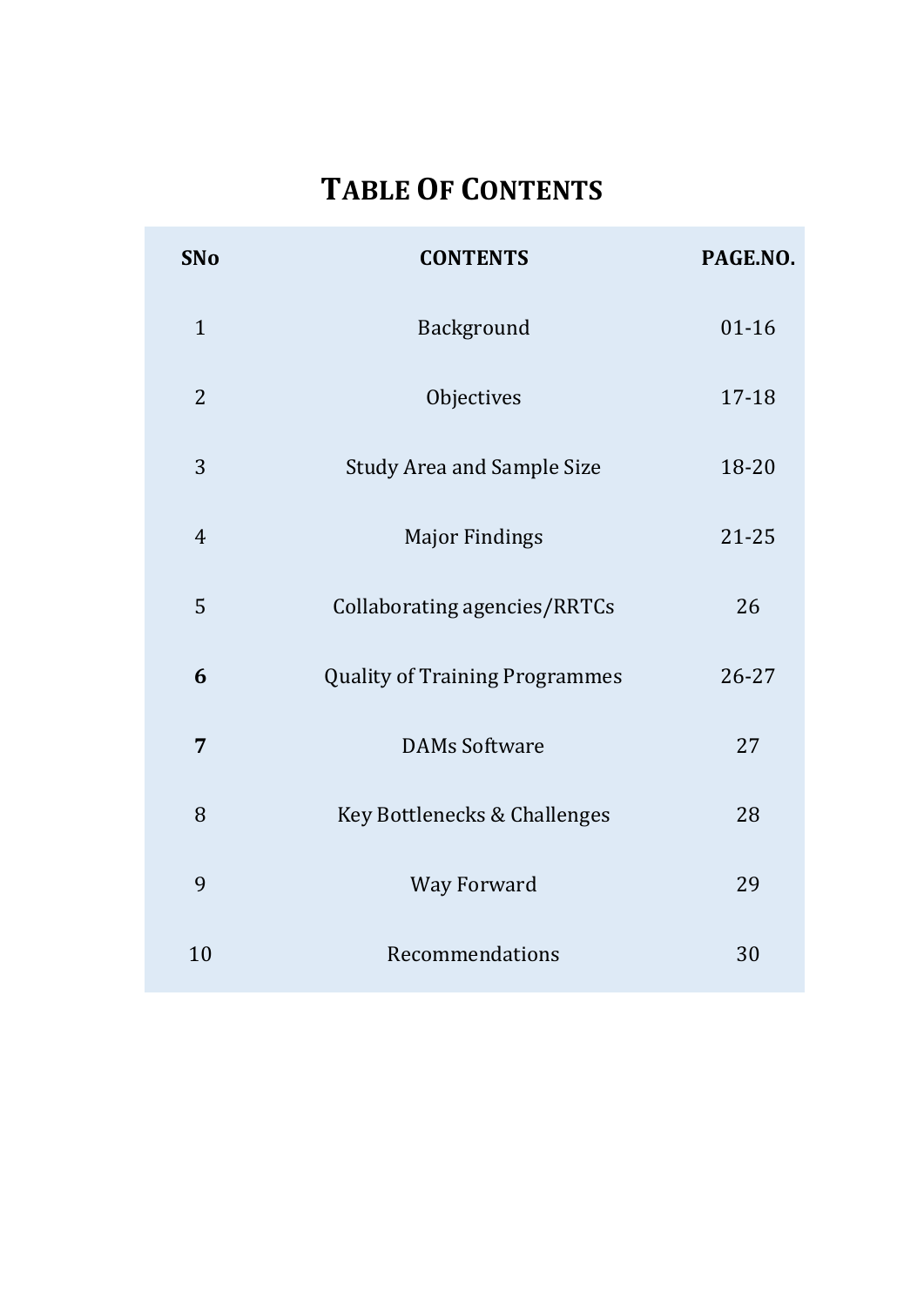#### **Background of NISD**

The National Institute of Social Defence (NISD) was set up originally as Central Bureau of Correctional Services in 1961, under the Ministry of Home Affairs, in pursuance of the recommendation emerging at various National Forums in 1964, the Bureau was transferred to the department of social security

Since 1975 the institute was a subordinate office under the Ministry of Social Justice & Empowerment. The National Institute of Social Defence has become an Autonomous Body vide Government of India Notification No 10-3/2000-SD. Vol.II dated 15th July 2002 and is registered under societies Act XXI of 1860 with the Government of NCT, Delhi

The National Institute of Social Defence is the nodal training and research institute in the field of Social Defence. Though Social Defence covers the entire gamut of activities and programmes for the protection of society, NISD has been focusing on human resource development in the areas of drug abuse prevention, welfare of senior citizens, beggary prevention, transgender and other Social Defence issues

#### **About National Institute of Social Defence**

The NISD is

- A Central Advisory Body for Ministry of Social Justice and Empowerment, Government of India
- A Centre of Excellence on research and training in the field of Social Defence
- Coordinates and liaises between the Government and the Non-Government organization at state, National and International level
- Develops preventive, curative and rehabilitative tools, programmes and policies in the field of Social Defence, undertakes research, training, consultancy, documentation and publication in the field of Social Defence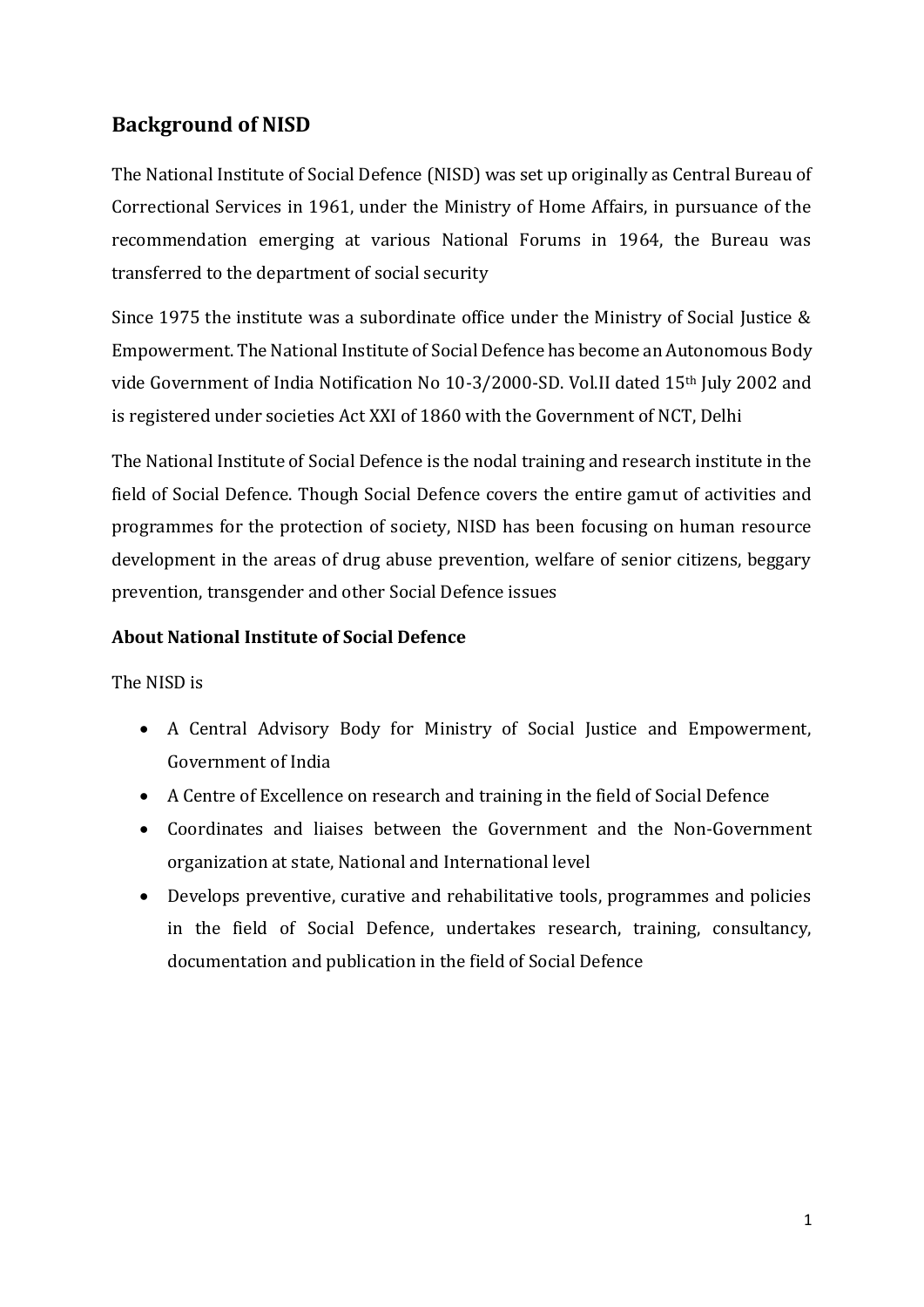#### **Mandate, Vision, Mission and Activities**

Mandate: The mandate of NISD has been to provide inputs for the Social Defence programmes of the Government of India through training, research and documentation

Vision: The vision of NISD has been to foster public sensitivity to issues related to marginalized sections including old age and victims of substance abuse and in pursuit of strengthening effective service delivery.

Mission: NISD has charted its mission as one of enhancing the capacities of service providers and wider dissemination of information in the field of old age care, victims of substance abuse and other Social Defence issues through training, research and documentation

#### **The Main objectives of the institute are to:**

- Develop preventive, rehabilitative and curative policies in the field of Social Defence
- Review the policies and programmes in the field of Social Defence
- Anticipate and diagnose Social Defence problems
- Identify and develop the instruments for realizing the objectives of Social Defence policies
- Review and evaluate the implementation of Social Defence policies and programmes
- Develop and promote voluntary efforts in Social Defence

In order to realize the above objectives, the institute carries out the following activities

- Research on Social Defence issues
- Compilation and analysis of statistics in the areas of Social Defence
- Develops, promotes, sponsors and undertakes training/orientation in the field of Social Defence
- Advices the central and state Governments/Union Territory Administrations on Social Defence problems and provides technical inputs for preparation of model rules and regulations in the field of Social Defence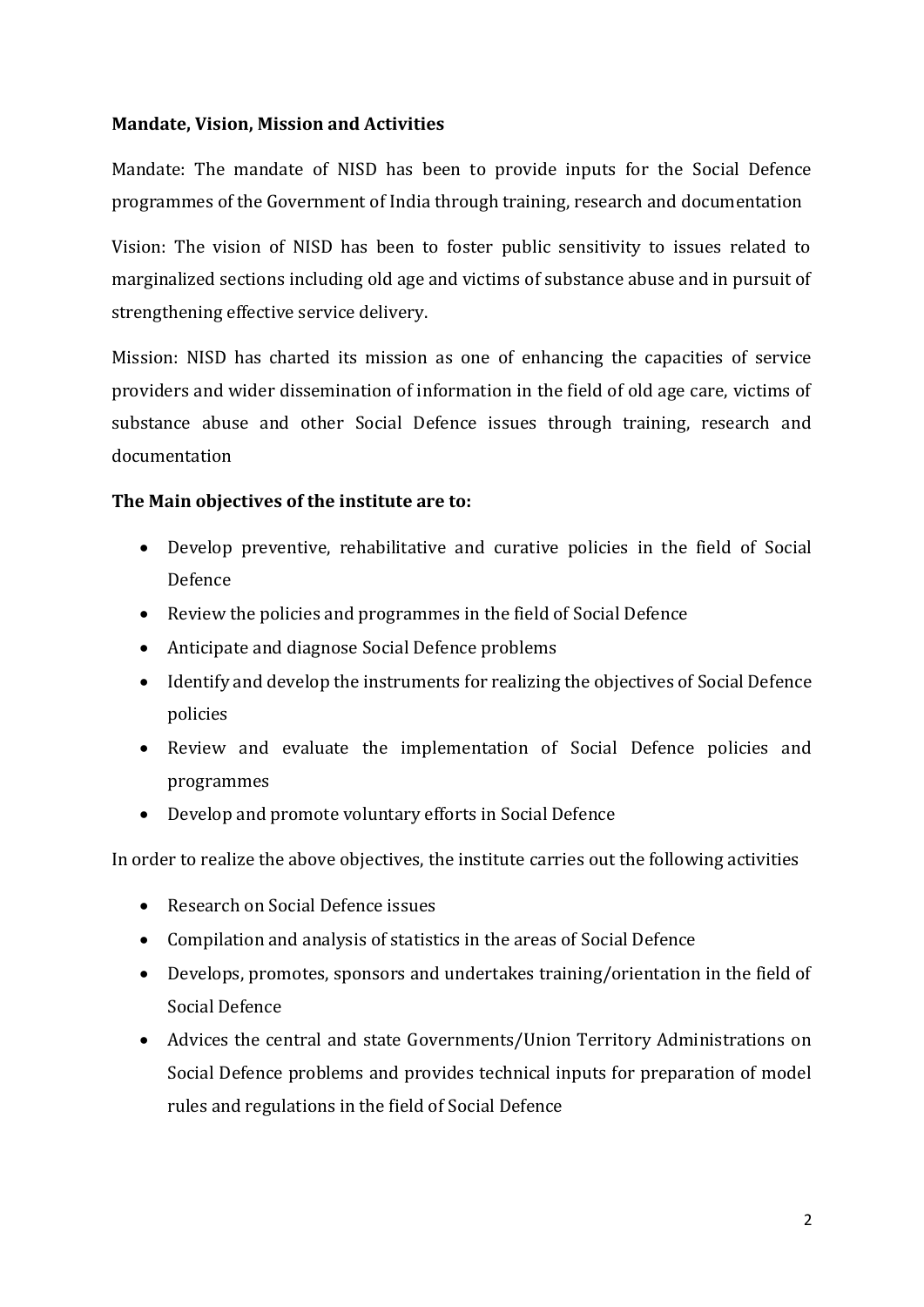- Provides a forum for exchange of information on Social Defence amongst state/union Territories and voluntary organizations and thus serves as a clearing house for information in the field of Social Defence
- Creates public awareness on Social Defence problems specially regarding preventive and rehabilitative role of the community
- Assists the Government of India for exchange of information on Social Defence with other countries and with the united nations for their specialized agencies
- Organizes conferences/seminars workshops on Social Defence
- Liaison with universities, research institutes and voluntary organizations in the area of Social Defence
- Brings out publications in the field of Social Defence, both popular and professional

#### **Areas of concern**

NISDs areas of concern have been substance Abuse Prevention and Care of Older Persons. The target group of the institute is

- Functionaries of concerned departments of the Central and State Governments
- Service providers/care givers working in the area of Social Defence both in voluntary sector and Govt.
- Academicians and professionals of schools of social work & concerned academic institutions

Organizational Set-up:

The Institute is headed by Director and has the following Divisions:

- 1. Administration and Planning
- 2. Drug (Substance) Abuse Prevention
- 3. Old Age Care
- 4. Other Social Defence Issues
- 5. Media, Publication & Coordination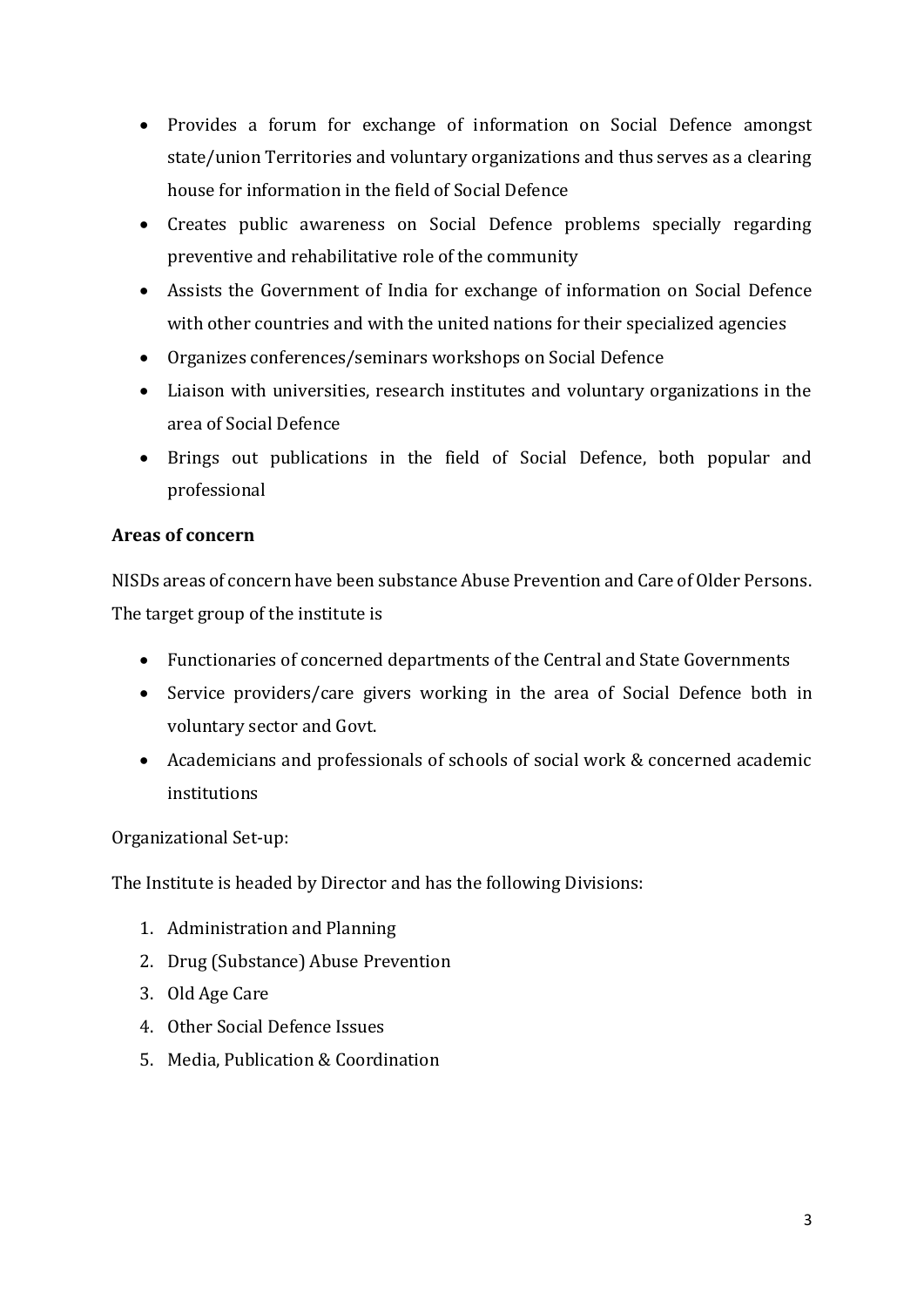## **Councils**

**General Council –** The General Council is the apex governing body of the institute with the Secretary, Ministry of Social Justice and Empowerment as its ex-officio President. Other members of the Council, are representatives from concerned Central Ministries/ Departments and experts/ professionals in the areas of Social Defence. The Council lays down the broad policy framework for the Institute.

**Executive Council –** This is headed by the Joint Secretary (Social Defence), Ministry of Social Justice and Empowerment, Government of India. Other members of the committee are Director/ Deputy Secretary (IF wing), Director NISD and two Non-Official Members. The Council monitors and guides the activities and programmes of the Institute.

#### **Collaborating Partners**

The collaborating partners of the Institute are as follows:

| <b>National</b>                                                                                  | <b>State</b>                                                              | Regional                                           | Local                                                                  | <b>International</b>                    |
|--------------------------------------------------------------------------------------------------|---------------------------------------------------------------------------|----------------------------------------------------|------------------------------------------------------------------------|-----------------------------------------|
| <b>Concerned State</b><br>& Central<br>Ministries/<br>Departments-<br>AIIMs Police,<br>NCB, NYKs | <b>State Social</b><br>Welfare<br>Depts, Police<br>Training<br>Institutes | Universities<br>and Social<br>Work<br>Institutions | PRIs                                                                   | UNODC,<br>Colombo Plan,<br><b>UNFPA</b> |
| <b>FINGODAP</b><br>(Federation of<br>NGOs)                                                       | NGO <sub>s</sub>                                                          | <b>RRTCs</b>                                       | NGO funded by<br><b>Ministry of Social</b><br>Justice &<br>Empowerment | Nil                                     |

#### **Government Sector**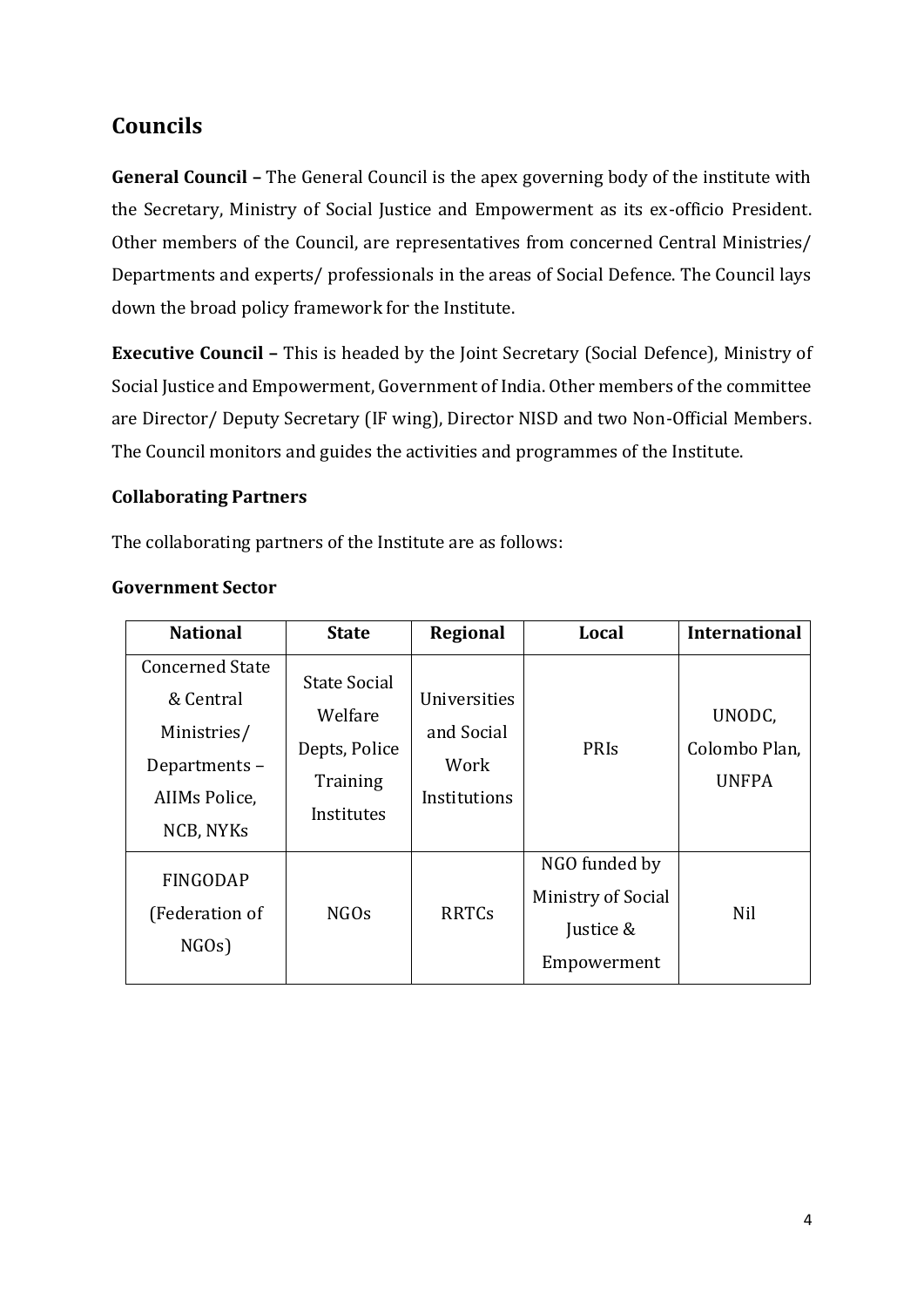#### **DRUG ABUSE PREVENTION DIVISION**

Substance abuse has emerged as a serious concern, adversely affecting the physical and socio-economic well-being of the country. The stress and strain of the modern-day life has rendered the individual more vulnerable to the problem of substance abuse. Addition to alcohol-drugs not only affects the individual involved but also the family and society at large.

In various national surveys conducted in India, including the one conducted in 2001-2002 (Published in 2004) by the United Nations Office on drugs and crime (UNODC) and the Ministry of Social Justice and Empowerment, it was estimated that about 73.2 million persons were users of alcohol and substances. Of these 8.7, 2.0 and 62.5 million were users of cannabis, Opiates and alcohol respectively. About 26%, 22% and 17% of the users of three types respectively were found to be sedatives/hypnotics, volatile substances, hallucinogens, stimulants and pharmaceutical preparations were also abused

Several other studies also indicated that the changing prevalence and incidence of substance abuse shows the increasing use of substances among women and children, also the increase of pharmaceutical substance abuse and inhalant use specially with the street children are now of serious concerns. Section 71 of the Narcotic Drugs & psychotropic substance Act 1985 empowers to Government for establishment of identification, treatment and rehabilitation centers for drug addiction. The Ministry of Social Justice and Empowerment as a nodal agency has been supporting Integrated Rehabilitation Centers for Addicts (IRCAs) under the scheme of prevention of Alcoholism and Substance (Substances) abuse being run by voluntary organizations

While a considerable number of efforts are being carried out through various interventions for various target groups, there was a felt need for human resource enhancement and professional training for effective delivery in the changing scenario of substance abuse. Thus, substance abuse prevention is one of the core concerns of the institute

In view of the growing threat of substance abuse and its impact on the nation, it was decided to give the then Bureau of Substance Abuse prevention in the institute a broader role by setting up a National Centre of Substance Abuse Prevention (NC-DAP) in September 1998. The mandate of the unit is to provide technical support to Government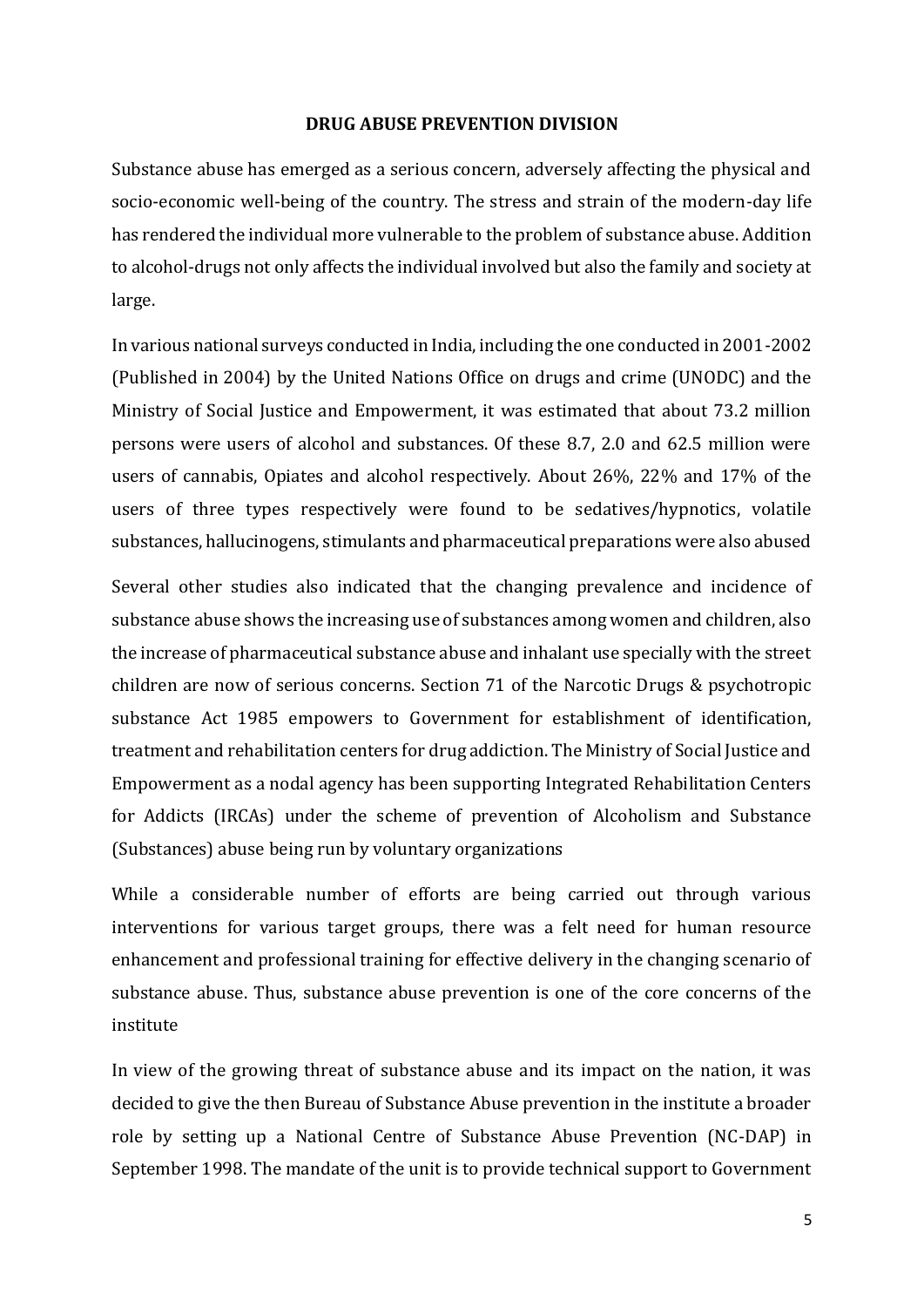on policies relating to substance abuse prevention and facilitate a wider and improved coverage of services throughout the country for substance demand reduction

Through NC-DAP, the NISD has been able to expand its activities and has worked out strategies for tackling the issues of substance abuse and brings about qualitative improvements in service delivery. It has evolved a strategy for the capacity building of the service providers through a series of training and orientation courses. To formulate effective intervention modules and programmes, impetus has been provided to research and documentation activities to develop deeper insight into the problem and collection of information on extent, trends and patterns of substance abuse through feedback from the field

NISD runs several programme and training courses, tailored for specific target groups by adopting the following three-pronged approaches:

- 1. Three Months Certificates Course on "De-addiction Counseling and Rehabilitation" – The course is designed for project officers, senior counselors and NGOs functionaries working in treatment cum rehabilitation centers. The training course includes two months of classroom training and one month of field placement in selected treatment centers. The board content of the course in the form of eight learning units – Basics of Addiction, counseling treatment protocols, awareness creation and preventive education, rehabilitation, relapse prevention and aftercare services, record keeping and documentation
- 2. Thematic skill building programme under this category the following two to five days programme are undertaken
	- Substance Addiction Identification, Initial Motivation and Early Intervention to orient service providers on symptomatic behavior, early identification and early warning signs to equip them with requisite techniques for early intervention
	- Counseling for Addiction Individual family and group to train counselors working in the areas of substance demand reduction to expand their knowledge base and sharpen their individual, group and family counseling skills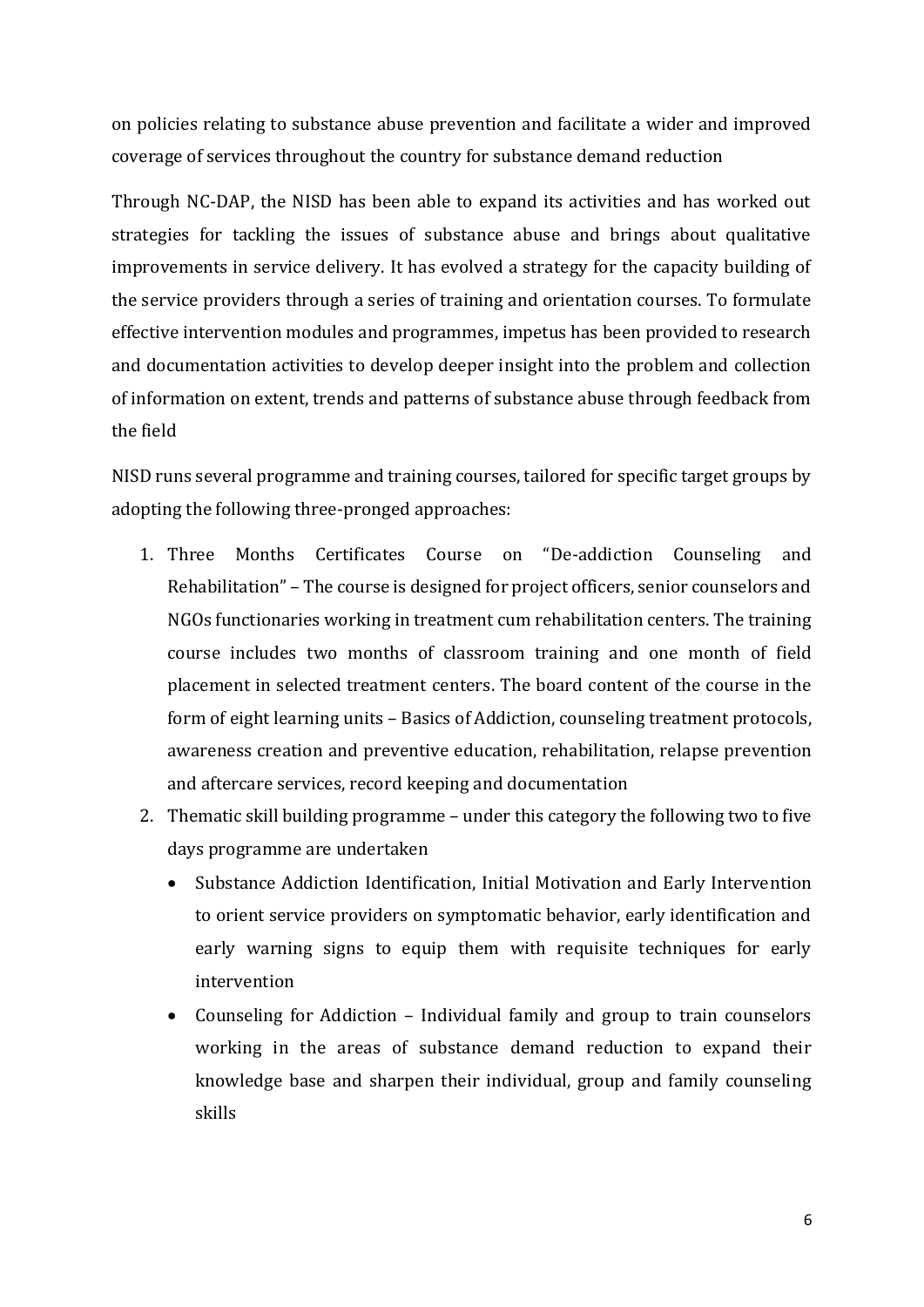- Preventive Interventions for High Risk Groups to sensitize the service providers working with high risk groups such as truckers, commercial sex workers etc., on issues pertaining to behavioral change communication (BCC)
- Management of codependency and family issues to enable counselors / social workers to deal effectively with significant others including family and codependents of addicts
- Rehabilitation and relapse prevention issues & Modalities for service providers for development and implementation of rehabilitation and relapse prevention programmes
- Alcohol and substance Abuse Prevention at workplace to sensitize labor welfare officers of corporate houses and project officers/senior counselors of treatment cum rehabilitation centers working with the organizations/enterprises/industries
- Treatment and rehabilitation of substance addicts in prisons/correctional settings to sensitize and empower middle level functionaries working in prisons/correctional settings on alcohol and substance abuse prevention issues
- Documentation for addiction management assessment, client profiling, recording and documentation to ensure proper recording and documentation of programme activities
- Orientation course based on TNA (Training Needs Assessments) on the selected thematic issues relating to treatment based on needs assessment in operational areas of RRTCs.

#### **Regional Resource and Training Centre (RRTC)**

Twelve Non-Governmental Organizations (NGOs) with long years of experience and expertise in treatment, rehabilitation, training and research have been designated as Regional Resource and Training Centres (RRTCs) for different regions of the country. These serve as field training units of National Centre for Drug Abuse Prevention (NCDAP) on various aspects of demand reduction.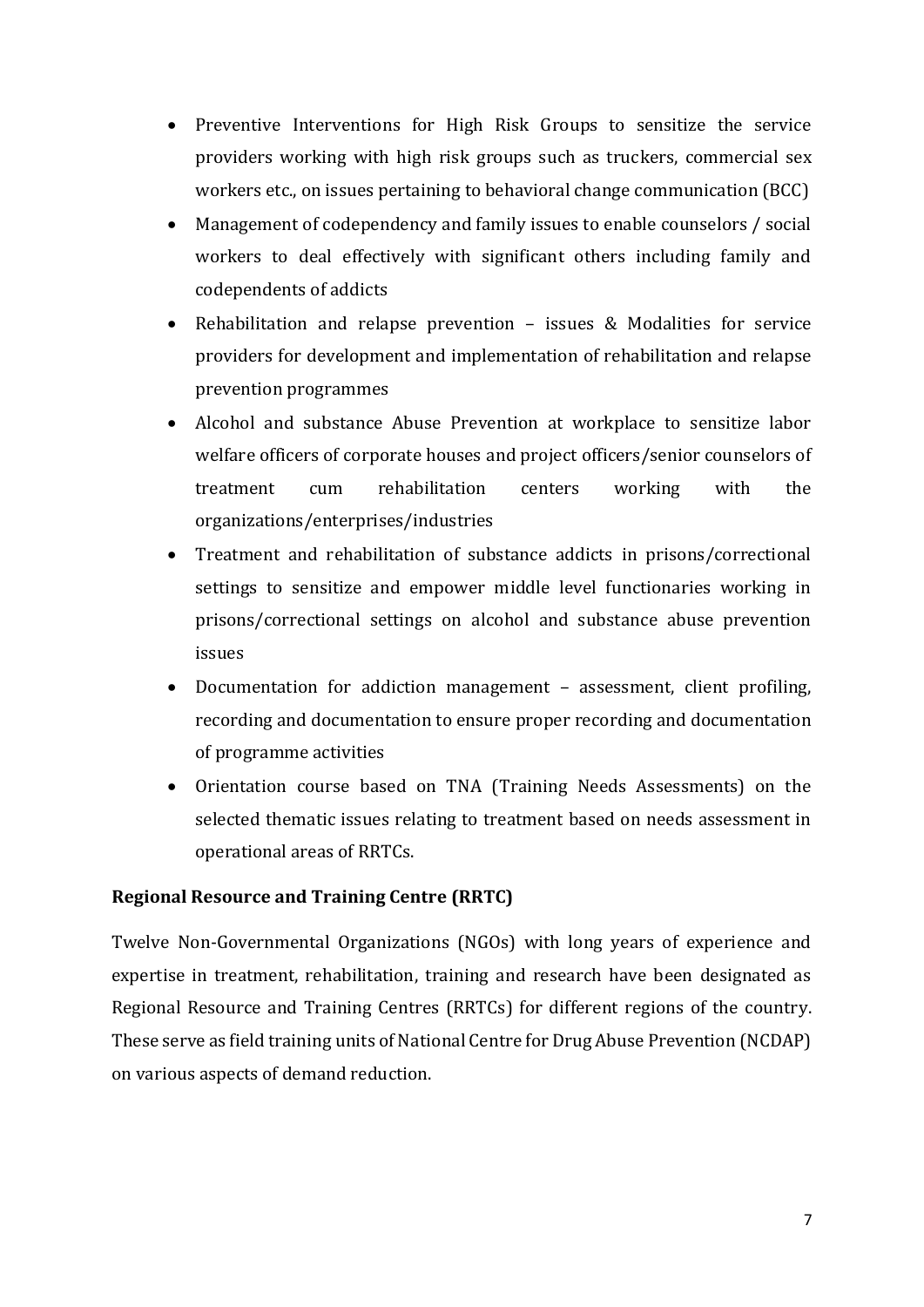| <b>SNo</b>     | Name and address of the organization               | <b>States allocated</b>         |
|----------------|----------------------------------------------------|---------------------------------|
| $\mathbf{1}$   | Galaxy Club, Imphal, RRTC North Zone -I            | Manipur, Assam                  |
| $\overline{2}$ | Kripa Foundation RRTC North East Zone-II           | Nagaland, Meghalaya, Arunachal  |
|                |                                                    | Pradesh                         |
| 3              | Mizoram Social Defence & Rehabilitation            | Mizoram & Tripura               |
|                | Board, Mizoram, RRTC North East Zone-III           |                                 |
| $\overline{4}$ | <b>Executive Director Society for Promotion of</b> | Uttar Pradesh, Uttarakhand,     |
|                | Youth & Masses, New Delhi                          | Delhi, Punjab, Haryana          |
| 5              | Opium De-addiction Treatment Training and          | Rajasthan & Gujarat             |
|                | Research Trust, Rajasthan                          |                                 |
|                |                                                    | Goa, Maharashtra, Madhya        |
| 6              | Kuktangan Mitra, Maharashtra                       | Pradesh, Daman and Diu, Dadar & |
|                |                                                    | Nagar Haveli                    |
| 7              | Gunjan, Himachal Pradesh                           | Himachal Pradesh, Jammu &       |
|                |                                                    | Kashmir                         |
| 8              | Calcutta Samaritans, Kolkata                       | Jharkhand, Bihar, Sikkim & West |
|                |                                                    | Bengal                          |
| 9              | Association for Voluntary Action (AVA),            | <b>Odisha</b>                   |
|                | Odisha                                             |                                 |
| 10             | Sri Shakthi Association, Karnataka                 | Karnataka                       |
|                | TT Ranganathan Clinical Rsearch                    | Uducherry, Andhra Pradesh,      |
| 11             | Foundation, Chennai                                | Telangana, Tamilnadu, Andaman   |
|                |                                                    | Nicobar and Lakshadweep         |
| 12             | Changancherry Social Service Society, Kerala       | Kerala                          |

The list of RRTCs associated with Drug Abuse Prevention Division: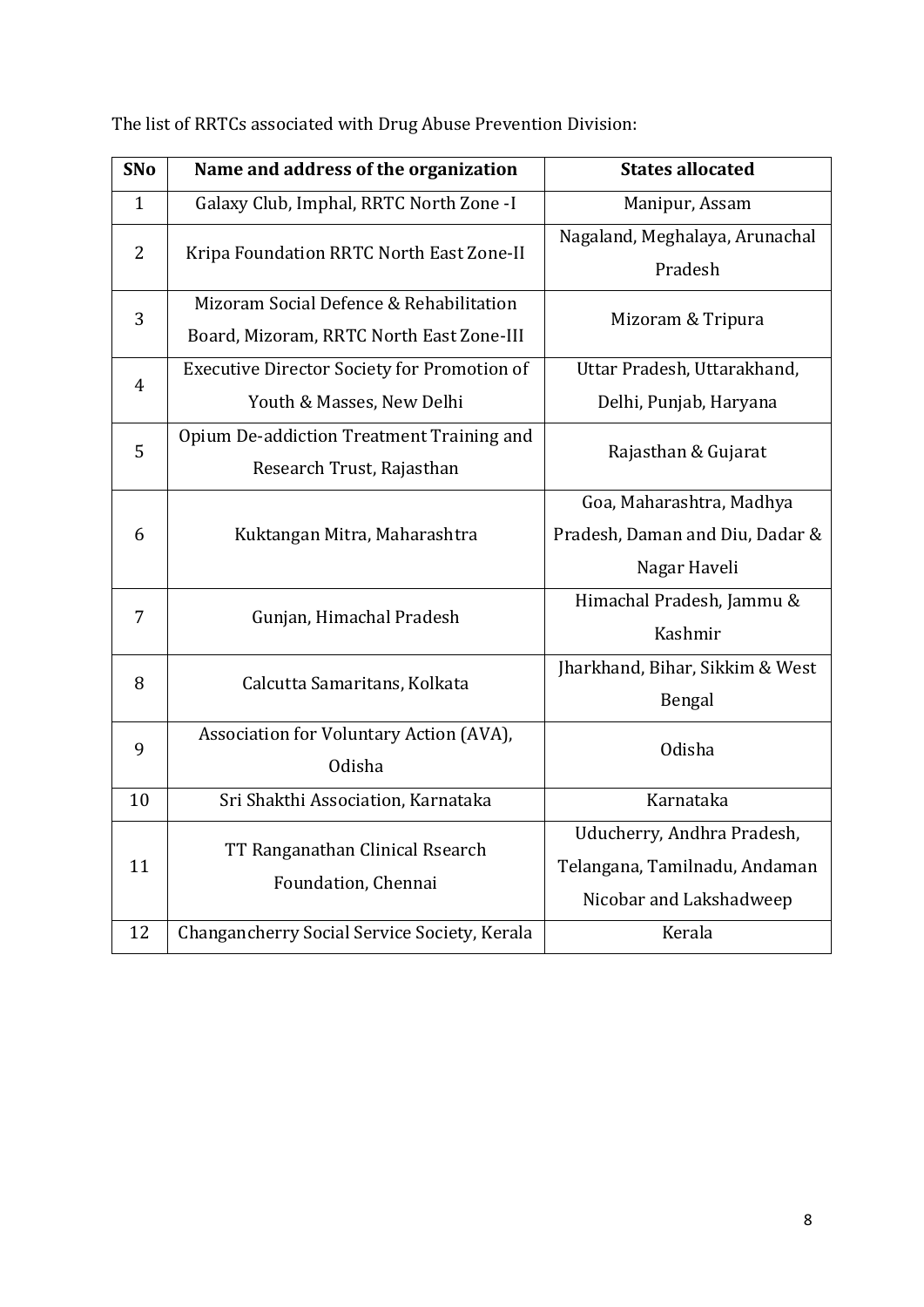#### **OLD AGE CARE DIVISION**

Article 41: " Right to work, Right to education and Right assistance in case of unemployment, old age, sickness and disablement and in other cases of undeserved want.

Of the constitution provides that the state shall, within the limits of its economic capacity and development, make effective provision for securing the right to work, to education and to public assistance in cases of unemployment, old age sickness and disablement, and in other cases of undeserved want.

Old Age Dependency Ratio is defined as the number of persons in the Old Age group 60+ per 100 persons in the age group 15-59. Old Age Dependency Ratio has been steadily rising during the past three decades. As per the census 2011. Kerala has the highest and Dadra and Nagar Haveli has the lowest Old Age Dependency Ratio.

Ageing is an inevitable process of life. Global population ageing is a by-product of the demographic transition in which both mortality and fertility decline from higher to lower levels. Sudden spurt in the population of elderly in a country is bound to pose multiple challenges before the human society. Ageing has gone beyond the realm of welfare concern and needs to be viewed as a developmental challenge. Currently there is an estimated 6.9% in the age group of 55-64 years and 5.7% for 65 and above elderly in India (Census of India, 2011). Overall, the elderly percentage is 8.6% (9%) among the population and compared to Census, 2001 which was 7.4%. India is therefore experiencing a demographic transition, which will have impact on the individual, family, community, society at large and the nation.

The National Institute of Social Defence (NISD), has been actively involved in imparting training in the field of Social Defence including care of older persons for over a decade. The Old Age Care Division of the Institute runs a series of programmes/certificate courses. The aims and objectives of these programmes/certificate courses are as follows:

- Develop a cadre of professionals for the care and welfare of the older persons
- To provide a comprehensive and scientific knowledge base on various aspects relating to geriatric care
- Generate skilled man power focused on intervention in the family and community settings for the welfare of the older persons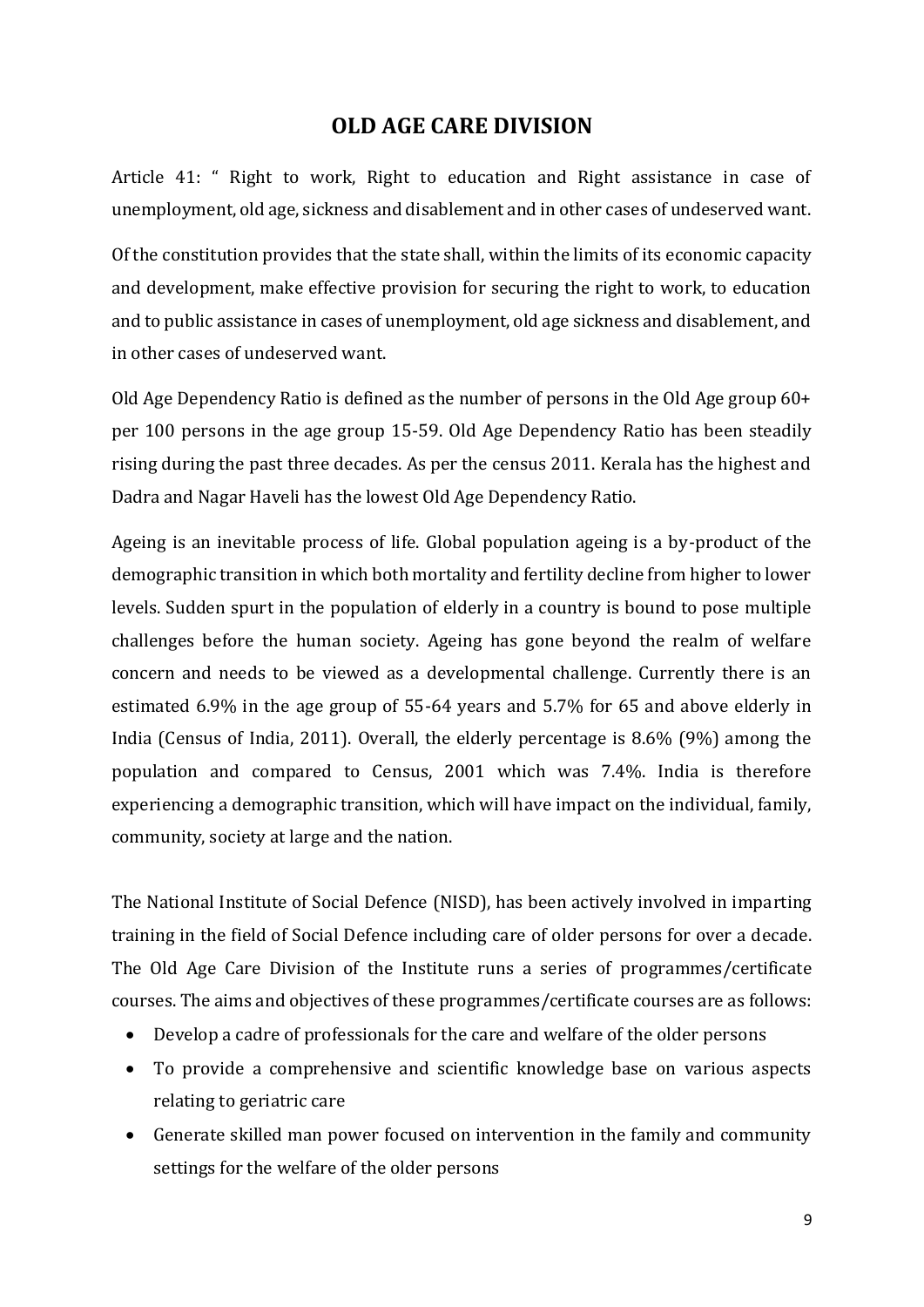- Orient the students on techniques/interventions for managing the care of the elderly with focus on programme development and management
- Identify and promote support systems and networking for care of the older persons
- Facilitate convergence of services of government/non-government sectors both locally and the national level
- The Institute conducts the courses by itself and in collaboration with Regional Resource Training Centres and other reputed organizations Training centre (RRTCs). There are presently eight RRTCs in the field of Old Age Care, designated by the Department of Social Justice and Empowerment.

The Long term, Short term and Thematic Based Courses that are presently being carried out by the NISD/Collaborating organizations are:

#### **I. PG Diploma in Integrated Geriatric Care**

**Target Group:** An individual having graduation and above educational qualification and interested in working in this field.

#### **Aims & Objectives are to:**

- develop a cadre of frontline skilled/trained personnel of geriatric care
- provide a comprehensive and scientific knowledge base on various aspects relating to the geriatric care
- develop an appropriate aptitude and skill for working with older persons

#### **Course Curriculum broadly includes**

- Gerontology
- Public Policy and Planning
- Clinical Geriatrics
- Geriatric Management, ,
- Psychology and Counselling
- Research Methodology

#### **Academic inputs include**

- Seminar Presentation
- Dissertation
- Group Project
- Field work/Placement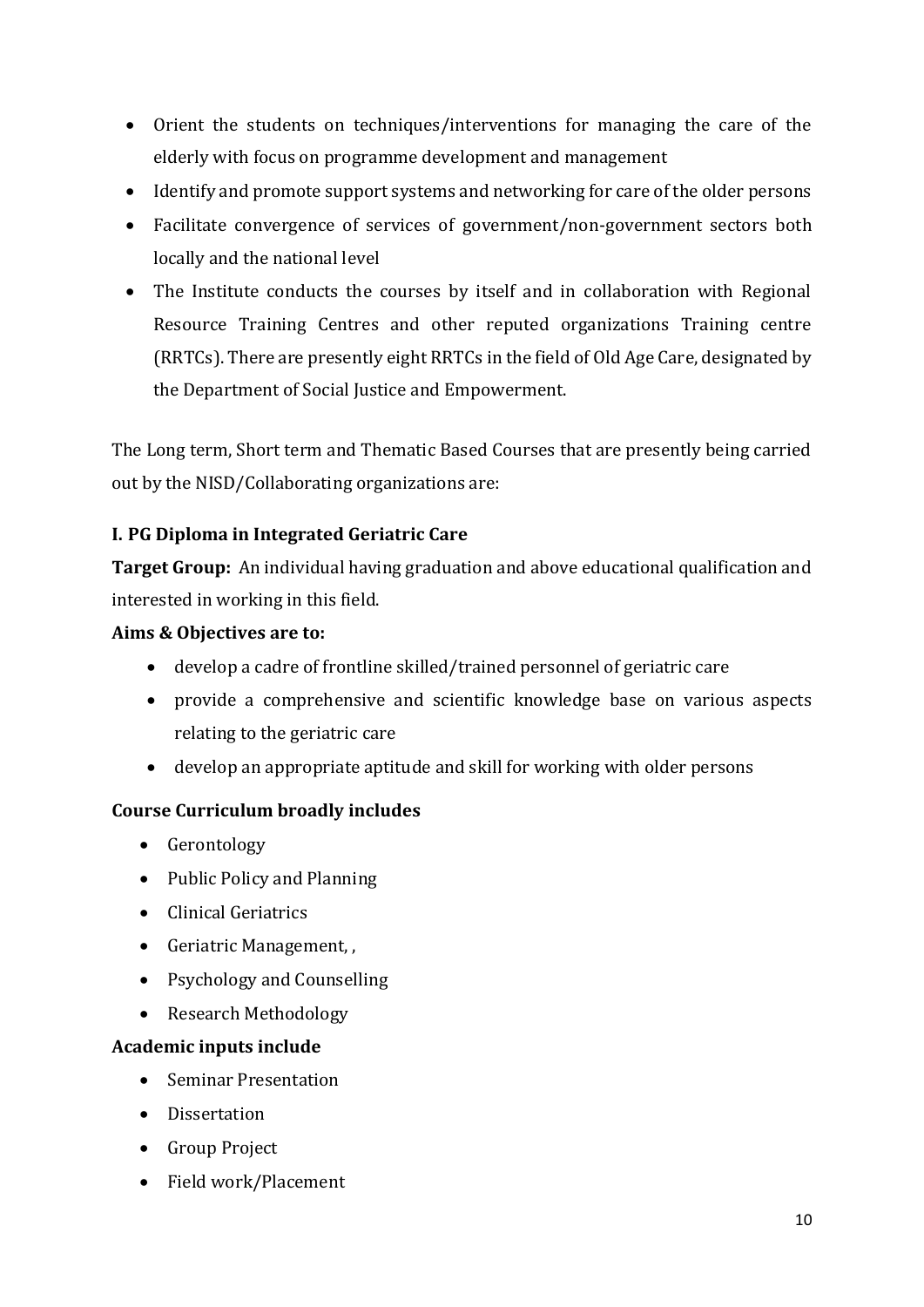Duration of the Course : One Year Total Number of Seats : 20 Announcement of the Course in National/Regional Dailies: May/June Admission into the course in made on the basis Common Aptitude Test (CAT) held on All India Basis, Group Discussion and Interview Tentative Commencement of Course: 1st October

#### **Career Prospects**

The career opportunities for the Post Graduate Course could range from Nongovernmental Sector, Government Sector, Corporate Sector and the Academic institutions as:-

- Project Director/Programme Managers
- Counselors & Consultants in CBO
- Associates with RWA and NGOs
- Professionals in Hospital Settings
- Prospective Faculty Members and Instructors/Trainers in Academic Institutes

#### **II. Certificate Courses in Geriatric Care**

#### **1.** *Three Month Basic Course for Caregivers /Bed Assistants*

*Target Group:* Any individual having passed 10th standard, having a desire to serve senior citizens.

#### **Aims & Objectives are to:**

- Create a cadre of care giver for having bed care assistance, etc
- Provide palliative care services, emergency and crisis management etc

#### **Course Curriculum includes**

- Ageing
- Health Care
- Fundamental Care
- Other Aspects

#### **Practical Training inputs include**

- Field Visits in Old Age Homes/Age Care Institutions for exposure
- Short term Placement in Hospitals.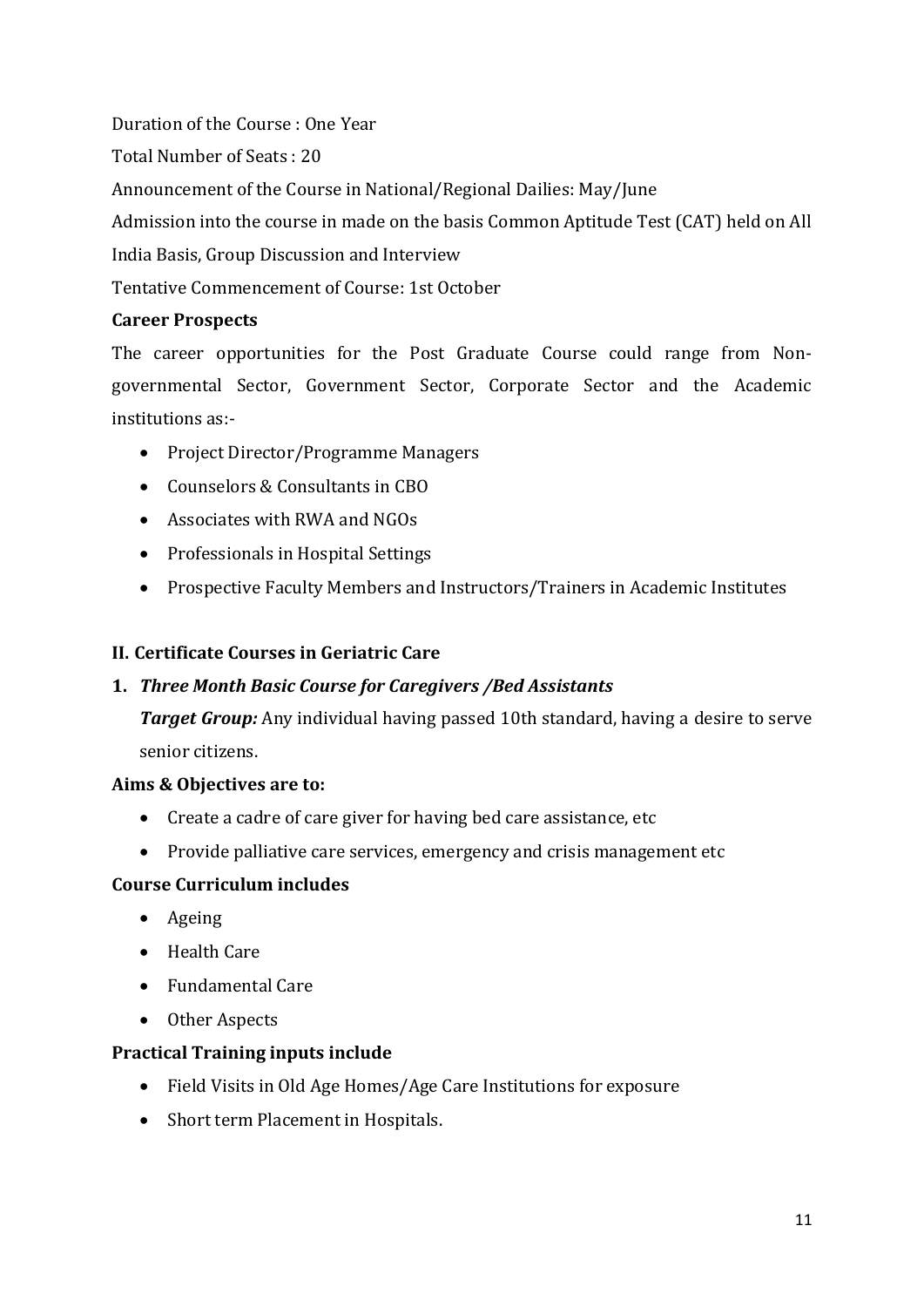#### **2. Certificate Courses on Thematic Issues**

The Six Months and Two Months certificate courses have been converted into Three - Month Certificate Course.

#### *3. One Month Course on Basic Issues in Geriatric Care*

**Target Group:** NGO functionaries and Service Providers

#### **Aims & Objectives are to:**

- Build a comprehensive knowledge base on basic issues in geriatric care
- Enhance their skill and capacities in counselling and management of age care institutions
- Expose to various situations and innovative approaches in the field of ageing
- Enhance their knowledge in resource management, advocacy and networking

#### **Course Curriculum includes**

- Socio-Demographic Dynamics
- Public Policy and Planning
- Fundamentals of Ageing Care
- Geriatric Counselling
- Geriatric Management

#### **Practical Training inputs include**

- Field Visits in Old Age Homes/Age Care Institutions for exposure
- Short term placement in Hospitals with Specialized facility for Geriatric Care
- Innovative Projects on Aged
- Report Writing and Seminar Presentation

### **4. Training Programmes on Themes like Geriatric Counselling, Management of Dementia etc.**

#### *Target Group:* NGO functionaries and Service Providers

#### **Aims & Objectives are to:**

- Develop and enhance the basic skills in Geriatric Counselling of the Key Functionaries of different NGOs.
- Enable the participants understand the various psychological factors related to Ageing.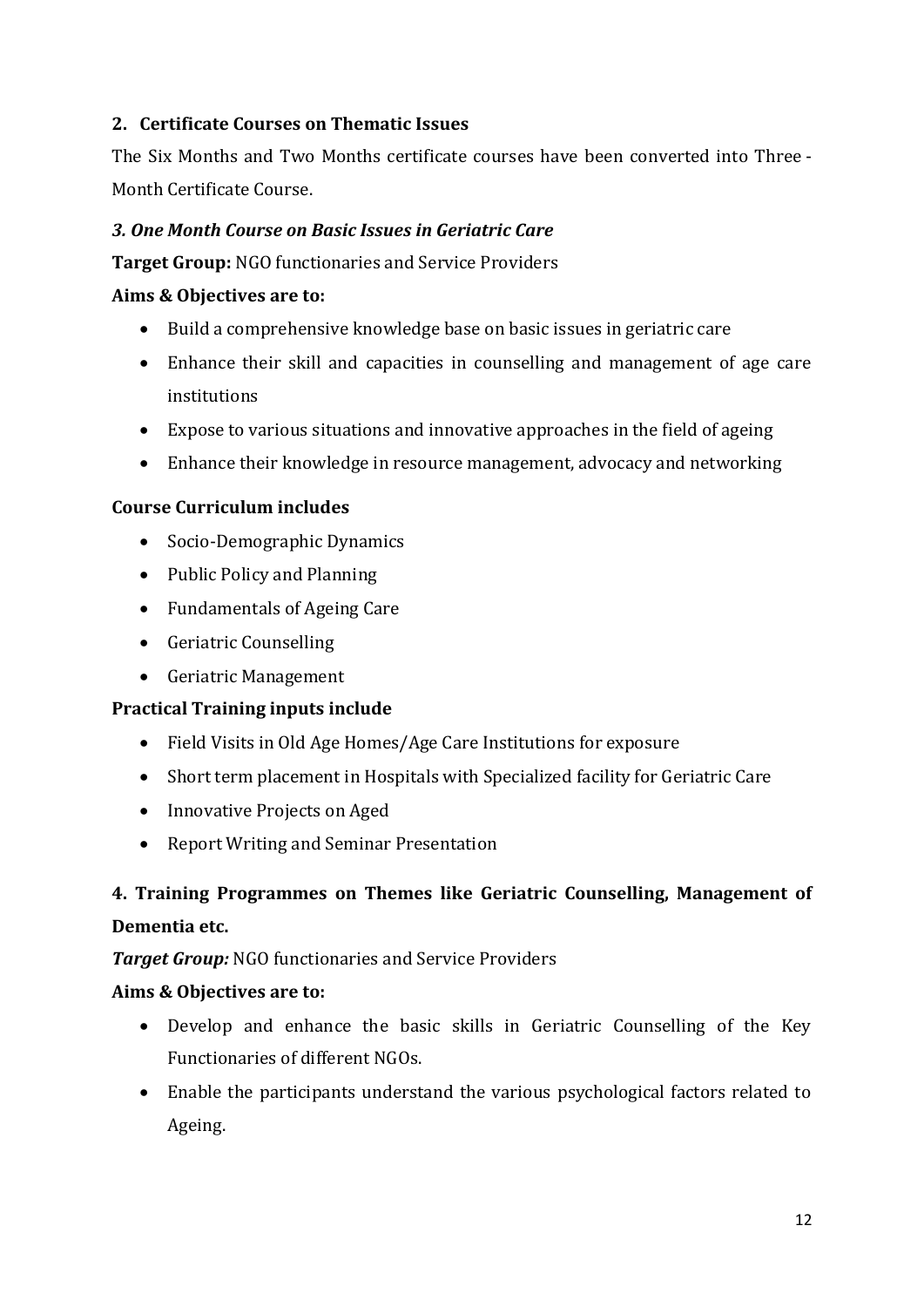- Orient the participants with various approaches in Counselling for the care of older persons.
- Give practical exposure of specialized intervention strategies while caring for the aged.
- Create awareness about dementia and its various types
- Educate volunteers and Care Givers to identify early warning signs of dementia and early prevention
- Enhance the skills of Care Givers in managing elderly with dementia

#### **Training includes**

- Classroom Sessions (Theory & Practical) on specific topics
- Field Visits in Old Age Homes/Age Care Institutions for exposure

#### *5. One Day Programmes*

*Target Group:* PRIs, Teachers, Counsellors, Anganwadi Workers, ASHA workers, School and College Students, Youth

#### **Aims & Objectives are to:**

- Sensitize and create awareness for Bridging the Inter-generational Gap
- Sensitize and create awareness on Maintenance and Welfare of Parents and Senior Citizens Act, 2007

The RRTCs/Collaborating agencies under Old Age Care Division

| <b>SNO</b>     | Name of the Agency                                                          |
|----------------|-----------------------------------------------------------------------------|
| 1              | Calcutta Metropolitan Institute of Gerontology (CMIG), Kolkata, West Bengal |
| 2              | Anugraha, New Delhi                                                         |
| 3              | Nightingales Medical Trust (NMT), Bangalore, Karnataka                      |
| 4              | Integrated Research Development Education Organization (IRDEO), Manipur     |
| 5              | Heritage Foundation, Hyderabad                                              |
| 6              | Jana Seva Foundation, Pune, Maharashtra                                     |
| $\overline{7}$ | Centre for the Study of Social Change (CSSC), Mumbai, Maharashtra           |
| 8              | National Resource Centre for Women Development (NRCWD), Bhuvaneshwar,       |
|                | Odisha                                                                      |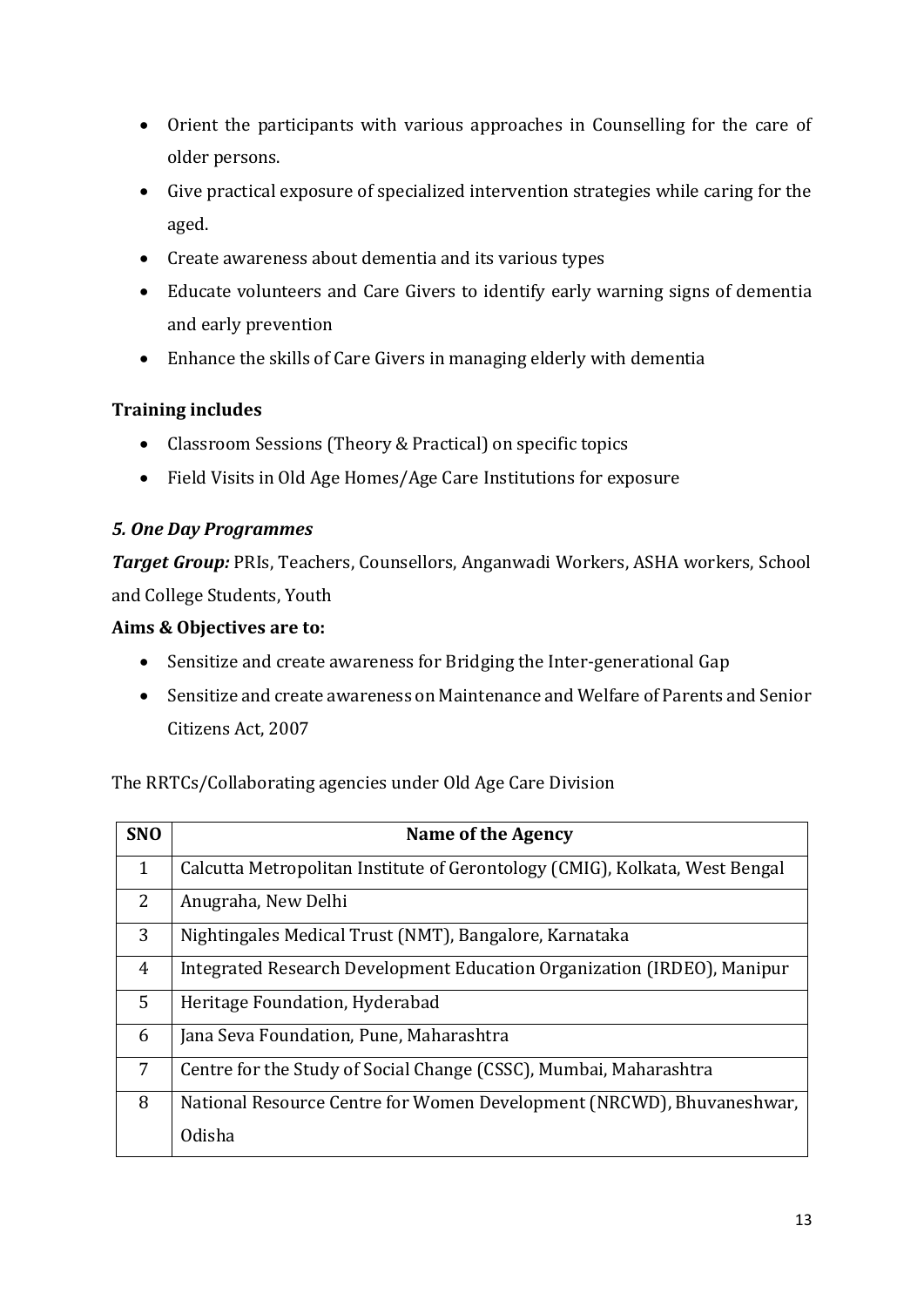|                | <b>Other Collaborating Agencies</b>                                                          |  |
|----------------|----------------------------------------------------------------------------------------------|--|
| $\mathbf{1}$   | GrandAge Services Pvt Ltd/WinAge, Bengaluru, Karnataka                                       |  |
| $\overline{2}$ | All India Women's Education Fund Association (AIWEFA), Delhi                                 |  |
| 3              | PSGR Krishnamma College for Women, Coimbatore, Tamil Nadu                                    |  |
| 4              | Tamil Nadu Institute of Palliative Medicine (TNIPM) Scope of India, Cuddalore,<br>Tamil Nadu |  |
| 5              | Apollo Medskills Centre, New Delhi                                                           |  |
| 6              | Department of Social Work Assam University, Assam                                            |  |
| 7              | Department of Social Work University of Kashmir, Srinagar                                    |  |
| 8              | Department of Social Work, University of Delhi                                               |  |
| 9              | Madras School of Social Work, Chennai                                                        |  |
| 10             | Gandhi State Institute of Public Administration<br>Mahatma<br>(MGSIPA),<br>Chandigarh        |  |
| 11             | Healthy Ageing India, Delhi                                                                  |  |
| 12             | Department of Psychology Assam Women's University, Assam                                     |  |
| 13             | Department of Community Medicine ASSCOM Medical College & Hospital                           |  |

The main activities :

 One year PG Diploma in Integrated Geriatric Care – Aims at developing a cadre of professional at Managerial/ Supervisory level for the care and welfare of the older persons; and to provide a comprehensive and scientific knowledge base on various aspects relating to geriatric care.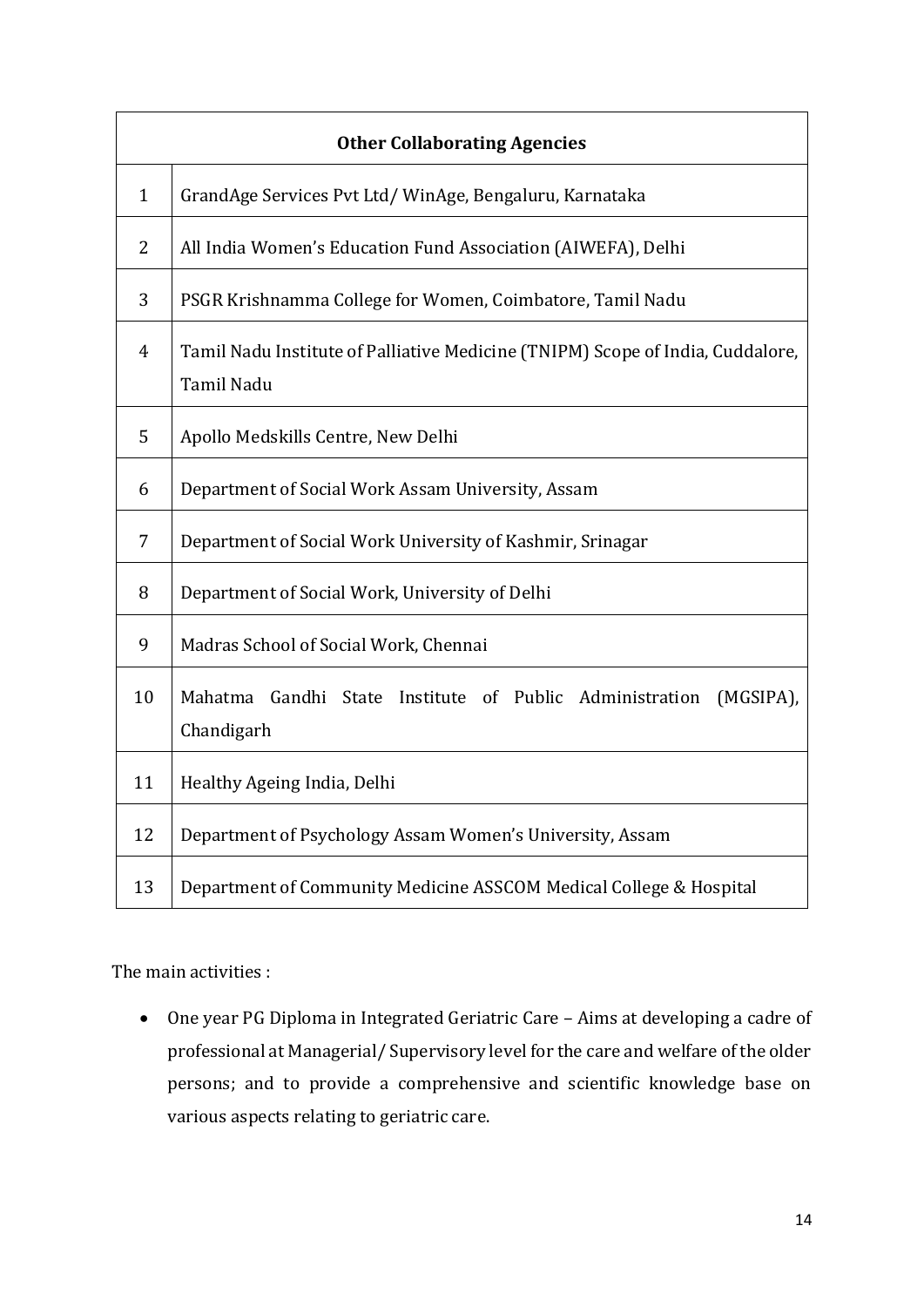- Three Months Certificate Course on Geriatric Care for Bedside Assistance/ Geriatric Care givers: This is for developing a cadre of trained bedside assistants for care of elderly in institutional and non-institutional settings, and improving the quality of care to the elderly through bedside assistant with good nursing skills.
- Three Day Training Programme on Geriatric Care This is to ensure the rights and dignity of the elderly through ethical care giving practices by developing knowledge on basic components of geriatric care among the staff of OAH/ DCCs and to facilitate quality service in the Old Age Homes by developing skills for resource management and networking among the staff of the institution.
- Three Day Training Programme on Dementia Care This is to build a comprehensive knowledge base on dementia among the staff of Old Age Care Homes/ Day Care Centres; and to preserve the rights and dignity of the senior citizens with Alzheimer's Dementia living in Old Age Homes/ Day Care Centres.
- One Day Awareness Programmes on Promoting Inter-generational Bonding in schools/ colleges for students / school teachers/ counsellors/ parents/ grandparents – The programmes include Technical Sessions on elderly issues, MWPSC Act 2007 generational gap, Group Discussion, painting competitions on the theme of generational gap.

| S.No.        | <b>Target Group</b>               | <b>Types of Programme/ Course conducted</b>          |
|--------------|-----------------------------------|------------------------------------------------------|
| $\mathbf{1}$ | Capacity building programmes      | $\triangleright$ 5 Day Training Programme            |
|              | for the functionaries of RRTCs/   | $\triangleright$ 3 Day Training Programme for nurses |
|              | Rehabilitation Centre's<br>Drug   | and ward boys of IRCAs                               |
|              | (IRCAs)/ Old Age Home / Day       | 3 Day Training Programme on thematic                 |
|              | Care Centre's etc                 | issues such as dementia care                         |
| 2            | Persons to work as geriatric (Old | $\triangleright$ 3 Months Certification Course       |
|              | Age) caregivers                   |                                                      |
| 3            | Persons to work in supervisory/   | $\triangleright$ One year PG Diploma Course<br>on    |
|              | managerial level in the field of  | Geriatric Care/ Gerontology                          |
|              | Old Age Care                      |                                                      |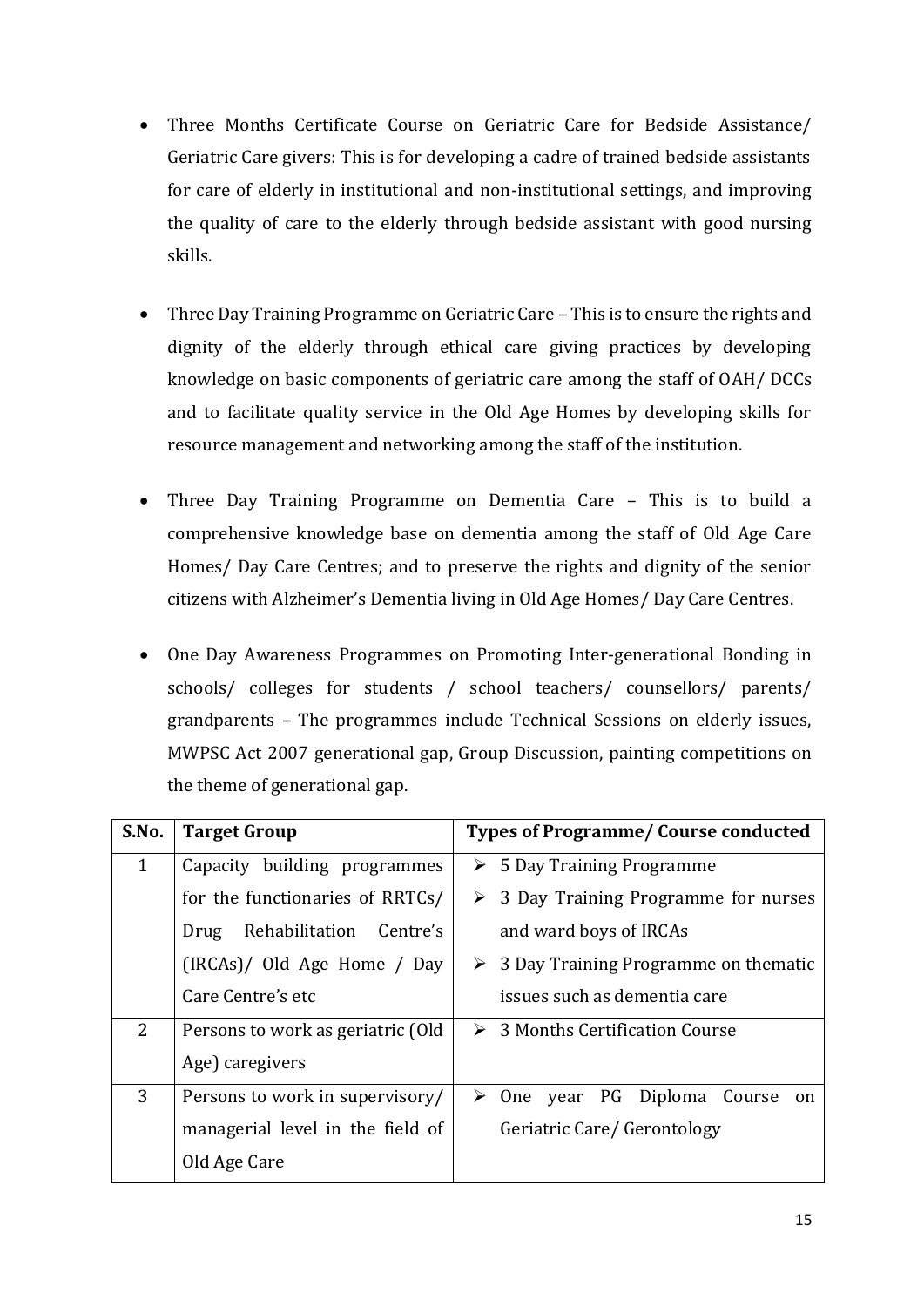|                |                                 | 6 Months geriatric care course by some<br>➤<br><b>RRTCs</b> |
|----------------|---------------------------------|-------------------------------------------------------------|
| $\overline{4}$ | Workshop for school teachers/   | $\geq$ 2-3 Days capacity building programmes                |
|                | MSW/NSS volunteer students      | through workshop                                            |
| 5              | Students / NSS volunteers in    | One day awareness programmes in Schools/                    |
|                | schools / college/ universities | Colleges/ Universities for Drug Abuse                       |
|                |                                 | Prevention & Promoting Intergenerational                    |
|                |                                 | <b>Bonding</b>                                              |
| 6              | Middle & Field level<br>police  | 3 Days programme covering various aspects                   |
|                | functionaries                   | of Drug Abuse, Old Age Care and Legislations                |
|                |                                 | etc.                                                        |
| 7              | PRI Functionaries through SIRDS | 3 Days programme covering various aspects                   |
|                | & PRI Institutes                | of Drug Abuse, Old Age Care and Legislations                |
|                |                                 | etc.                                                        |
|                |                                 |                                                             |

#### **Other Social Defence Issues**

The following are the activities of this Division:

- Capacity Building of various functionaries' working in area of Other Social Defence issues like Drug Abuse Prevention and Old Age Care;
- Sensitizing Government officials, Police functionaries, Panchayati Raj functionaries, NGO functionaries and social workers in the areas of Social Defence Issues;
- Skill development training program to transgender and beggary with prime objective of enabling them to acquire skills resulting in their dignified life worth living
- Research and documentation in the areas of Other Social Defence Issues
- Organizing National level seminars and consultative meets on the issues related to Social Defence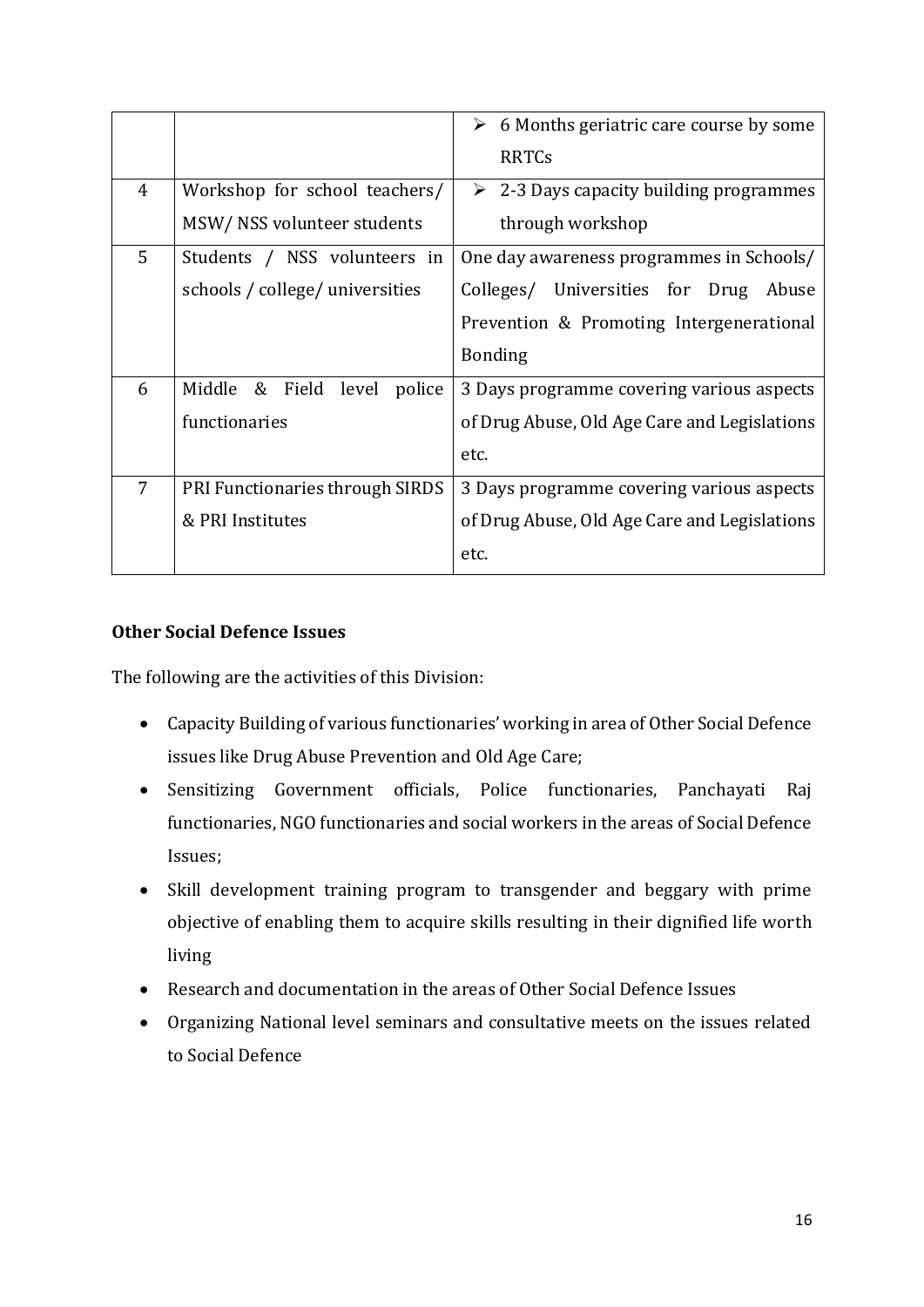#### **Objectives of the evaluation study of Functioning of NISD**

- 1. The system of selection of collaborating agencies, including RRTCs, their existing set up; such as their infrastructure, their expertise/ experience in the said field, staff position & their qualification, collaborating partners etc and suggestions for improvement, if any;
- 2. Type of programme conducted by the institute (NISD) and other collaborating agencies and the method adopted by the institute for giving programs to the collaborating agencies and suggestions for improvement, if any;
- 3. Methodology to publicize and select the appropriate candidates for various courses/ programmes;
- 4. The quality frequency and focus of residential courses and other training programmes conducted by NISD considering type of trainers, feedback from the candidates, training aids used, duration and curriculum of the trainings etc
- 5. Monitoring mechanism for the programme and post training tracking and areas of concern, if any;
- 6. Institutionalization of concurrent monitoring mechanism procedure, and suggestions for improvement;
- 7. Cost benefit analysis including utilization of funds, financial norms, cashless/ digital transactions etc;
- 8. The impact made by the Institute in the field with reference to tis objectives particularly the effectiveness of capacity building programmes such as three months drug abuse prevention programme and Geriatric Caregivers Course one year PG Diploma course conducted by NISD, suggestions for improvement, if any;
- 9. Need and effectiveness of the training programme to develop geriatric caregivers being conducted by NISD, RRTCs (old age care) and other collaborating agencies;
- 10. Need assessment for the said geriatric caregivers course viz mapping out existing agencies including RRTCs who conduct geriatric caregiver courses, their views, market analysis to ascertain need etc;
- 11. Scope of employability which includes networking with placement agencies/ hospitals/ clinic etc. engaging caregivers;
- 12. Identification of problematic collaborating agencies, including RRTCs on the basis of desired indices like target group, logistic infrastructure etc. and suggestions for more equitable distribution of fund;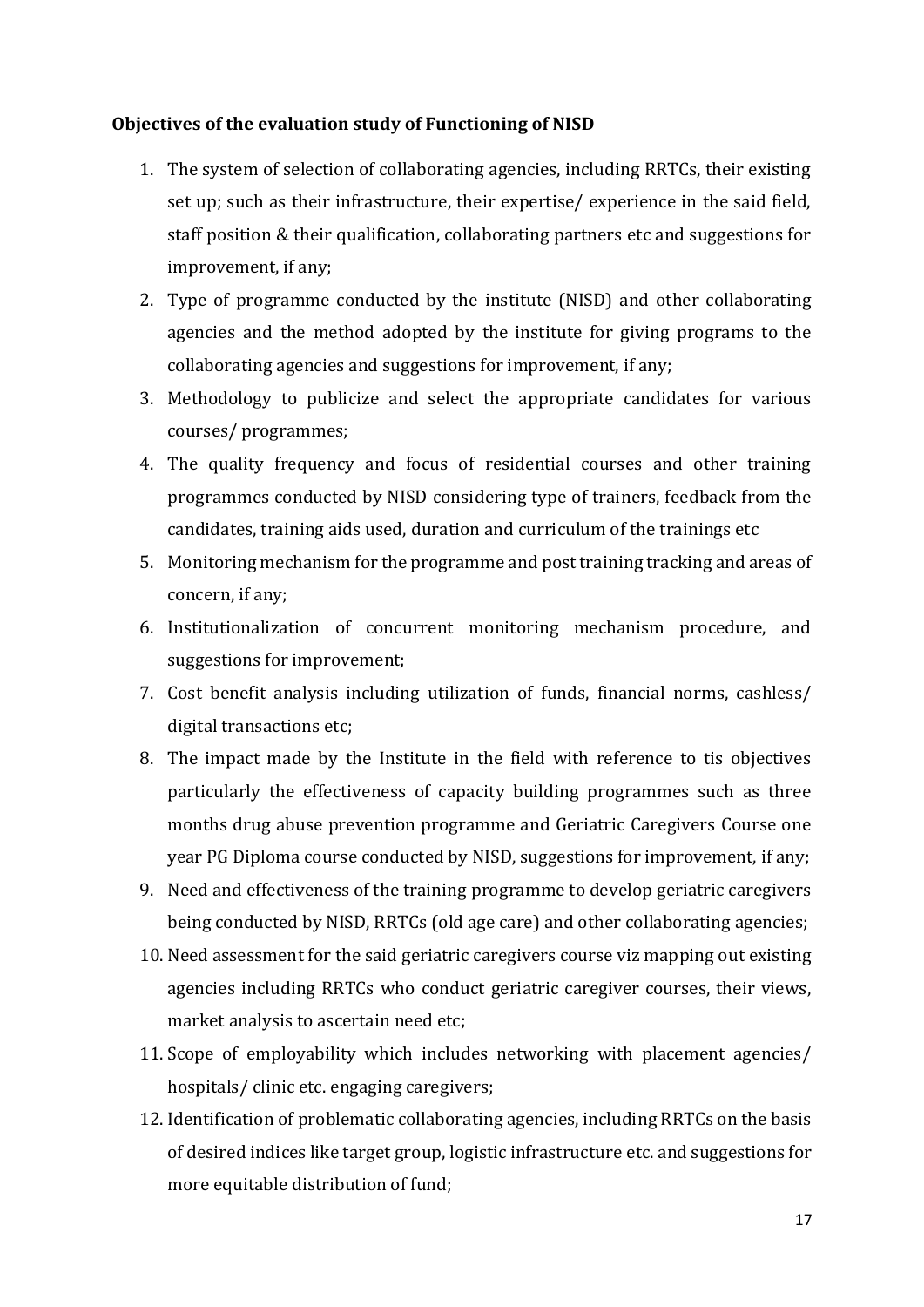- 13. Existing time schedule for receipt processing and sanction of programmes and suggestion for modification and improvement;
- 14. The feasibility of inviting applications for programmes online, including online monitoring of applications and to develop awareness among agencies working in rural areas on its intended benefits;
- 15. To evolve a system among collaborating agencies receiving funds from the NISD, for dissemination of information related schemes and programmes for the welfare of the target groups;
- 16. How useful has been DAMS software, and its applicability in the context of various IRCAs suggestions for improvement. If any;
- 17. Need for affiliation with Government Skill Development agencies/ institutions;
- 18. Key findings based on the data collected from the field on the objectives of the study;
- 19. Shortcomings identified in the design of the existing scheme if any;
- 20. Recommendations/ suggestions for necessary restructuring to be carries in the scheme with a view to bring improve in it;
- 21. Ten case study (5 each from Drug Abuse Prevention and Old Age Care).

#### **Study Area and Sampling Size**

#### **Study Area**

| SNo          | <b>Components of</b><br>study | Coverage                  | Sample size                          |  |
|--------------|-------------------------------|---------------------------|--------------------------------------|--|
| $\mathbf{1}$ | of<br>Functioning             | National Institute of     | (a) NISD: No. of Beneficiaries: 50   |  |
|              | National                      | Social Defence (NISD),    | (as per Table 1)                     |  |
|              | Institute of Social           | <b>RRTCs (Drug Abuse)</b> | (drug<br>(b) RRTCs<br>Abuse          |  |
|              | Defence (NISD)                | Prevention) & Old Age     | Prevention):<br>No.<br><sub>of</sub> |  |
|              |                               | Care/collaborating        | Beneficiaries: 250 (as per Table     |  |
|              |                               | Agencies                  | 2)                                   |  |
|              |                               |                           | (c) RRRTCs (Old Age Care): No. of    |  |
|              |                               |                           | Beneficiaries: 150 (as per Table     |  |
|              |                               | Reference period          | 3)                                   |  |
|              |                               | 2017-18                   | (d) Two Representatives each form    |  |
|              |                               |                           | NISD and RRTCs (Drug Abuse           |  |
|              |                               |                           | Prevention) & Old<br>Age             |  |
|              |                               |                           | Prevention) & Old Age Care/          |  |
|              |                               |                           | collaborating Agencies               |  |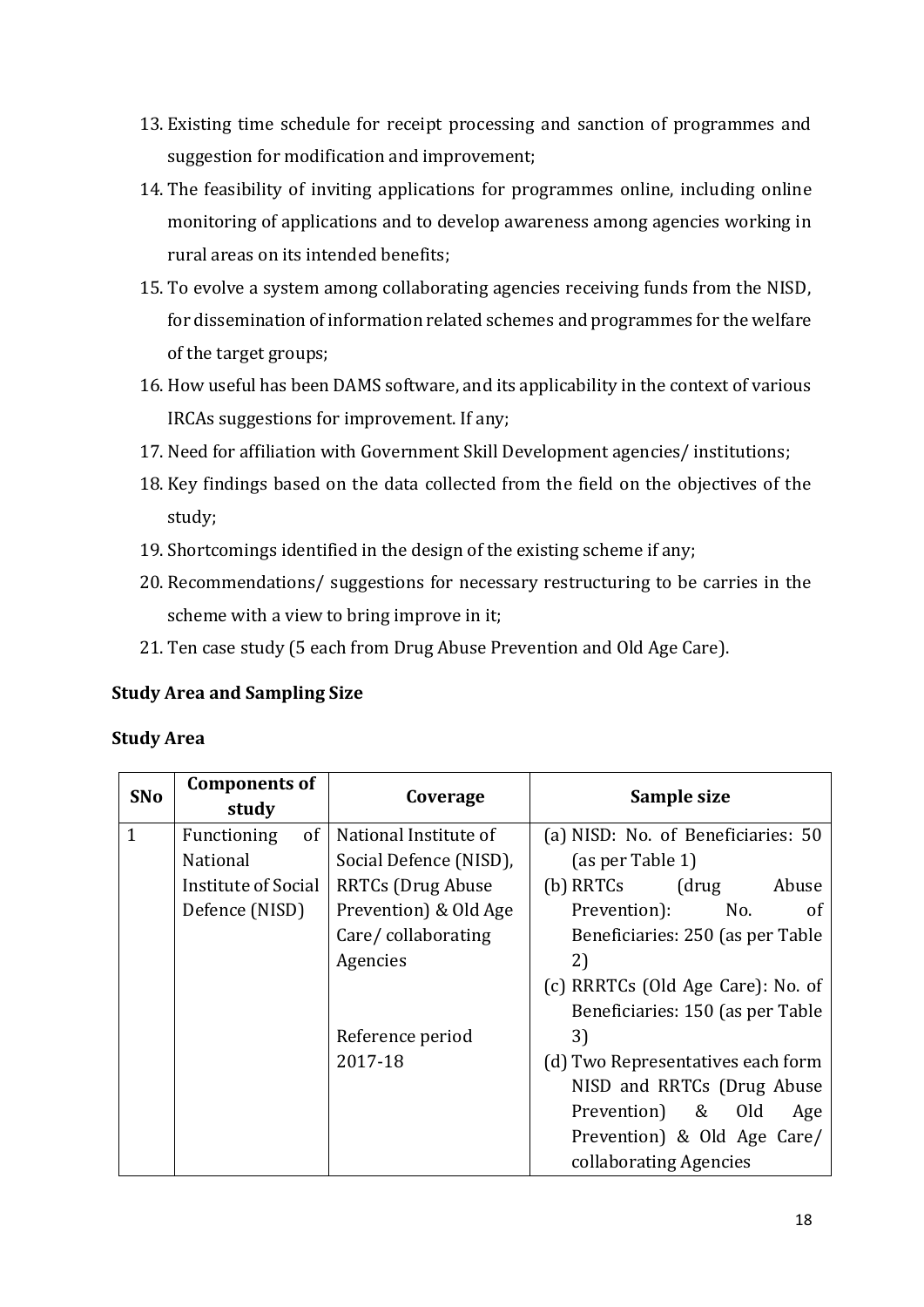|              | Programme organized by NISD and sample 2017-18 |                                             |                                        |                    |  |
|--------------|------------------------------------------------|---------------------------------------------|----------------------------------------|--------------------|--|
| S.No.        | <b>Name of Course</b>                          | <b>Number</b><br><sub>of</sub><br>Programme | Number of<br>beneficiaries<br>assisted | <b>Sample Size</b> |  |
| $\mathbf{1}$ | Three Months Programme on                      | $\mathbf{1}$                                | 22                                     | 10                 |  |
|              | Drug de-addiction counselling &                |                                             |                                        |                    |  |
|              | Rehabilitation by NISD                         |                                             |                                        |                    |  |
| 2            | 5 Days Orientation Programe on                 | $\overline{2}$                              | 50                                     | 30                 |  |
|              | Drug Abuse Prevention &                        |                                             |                                        |                    |  |
|              | counselling for IRCAs                          |                                             |                                        |                    |  |
|              | functionaries by NISD                          |                                             |                                        |                    |  |
| 3            | Skill Development vocational                   | 1                                           | 25                                     | 10                 |  |
|              | Course by NISD in collaboration                |                                             |                                        |                    |  |
|              | with NSDC approved partner                     |                                             |                                        |                    |  |
|              | ASSOCOM at Civil Hospital,                     |                                             |                                        |                    |  |
|              | Bhatinda, Punjab                               |                                             |                                        |                    |  |
|              | <b>Total</b>                                   | 4                                           | 97                                     | 50                 |  |

## **Five days orientation programme of Drug Abuse Prevention by RRTCs with the support of NISD and sample size 2017-18**

|                |                                           | Number of      | <b>Number of</b>     | <b>Sample</b> |
|----------------|-------------------------------------------|----------------|----------------------|---------------|
| S.No.          | <b>Name of RRTCs</b>                      | Programme      | beneficiaries        | <b>Size</b>   |
| 1              | Society for Promotion of Youth & Masses   | $\overline{2}$ | 50                   | 25            |
|                | (Delhi, RRTCs North-I)                    |                |                      |               |
| 2              | T.T.Ranganathan Clinical Research         | $\overline{2}$ | 50                   | 25            |
|                | Foundation (Chennai, RRTC South-I)        |                |                      |               |
| 3              | Association for Voluntary Action (Ava,    | $\overline{2}$ | 50                   | 25            |
|                | Odisha, RRTC)                             |                |                      |               |
| $\overline{4}$ | Srishakti (Karnataka, RRTC South - III)   | $\overline{2}$ | 50                   | 25            |
| 5              | Gunjan Organization Kolkata, (RRTC,       | $\overline{2}$ | 50                   | 25            |
|                | North-II)                                 |                |                      |               |
| 6              | Calcutta Samaritans Kolkata (RRTC, North- | 2              | 50                   | 25            |
|                | II)                                       |                |                      |               |
| 7              | Mizoram Social Defence & Rehabilitation   |                | $\overline{2}$<br>50 | 25            |
|                | Board, Mizoram (RRTC NE-III)              |                |                      |               |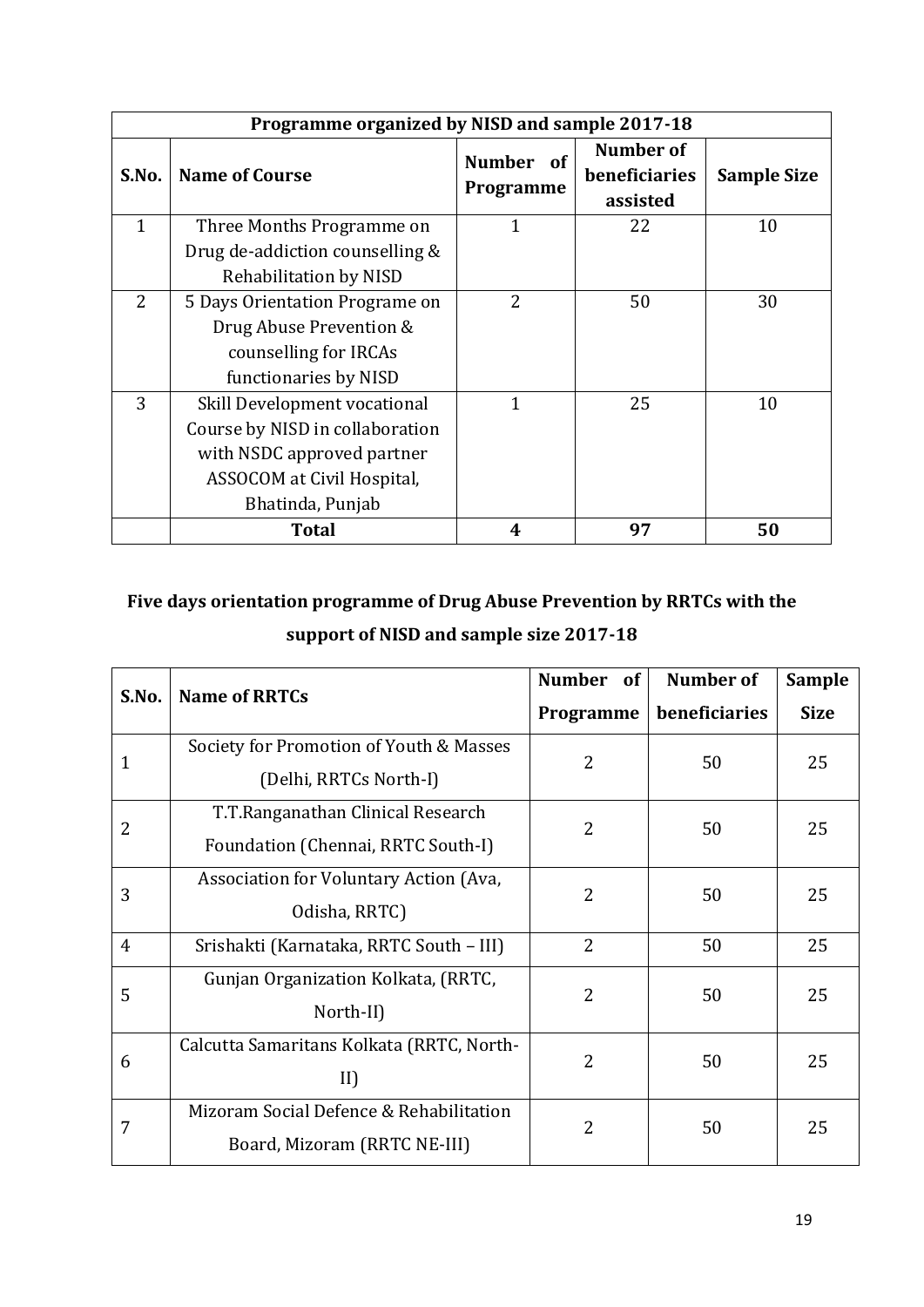| 8  | Changnacherry Social Service Society,  |    | 50<br>50 | 25  |
|----|----------------------------------------|----|----------|-----|
|    | Kerala, (RRTC South-II)                |    |          |     |
|    | Galaxy Club, Imphal (RRTC NE-I)        |    |          | 25  |
| 10 | Kripa Foundation Nagaland (RRTC NE-II) |    | 50       | 25  |
|    | <b>Total</b>                           | 20 | 500      | 250 |

## **Programme organized on Old Age Care by NISD/ Collaborating agency and sample size 2017-18**

| SNo          | <b>Training Courses/</b> | <b>Name of Agency</b> | <b>Number of</b> | Number of            | <b>Sample</b> |
|--------------|--------------------------|-----------------------|------------------|----------------------|---------------|
|              | Programme                |                       | Programme        | <b>Beneficiaries</b> | <b>Size</b>   |
|              | One year PG              |                       |                  |                      |               |
| $\mathbf{1}$ | Diploma in               | NISD, New Delhi       |                  | 9                    | 5             |
|              | Integrated               |                       | $\mathbf{1}$     |                      |               |
|              | Geriatric Care           |                       |                  |                      |               |
|              | Three Months             | NISD, New Delhi       | 3                | 64                   | 40            |
|              | certificate Course       | TNIPM - Cuddalore     | $\overline{2}$   | 50                   | 25            |
| 2            | on Geriatric Care        | Apollo Medskills      | 5                | 120                  | 50            |
|              | for beside               | Ltd.- New delhi       |                  |                      |               |
|              | assistance/care          | Grand Age Pvt. Ltd./  | 2                | 50                   | 30            |
|              | givers                   | WinAge                |                  |                      |               |
|              |                          |                       | 13               | 293                  | 150           |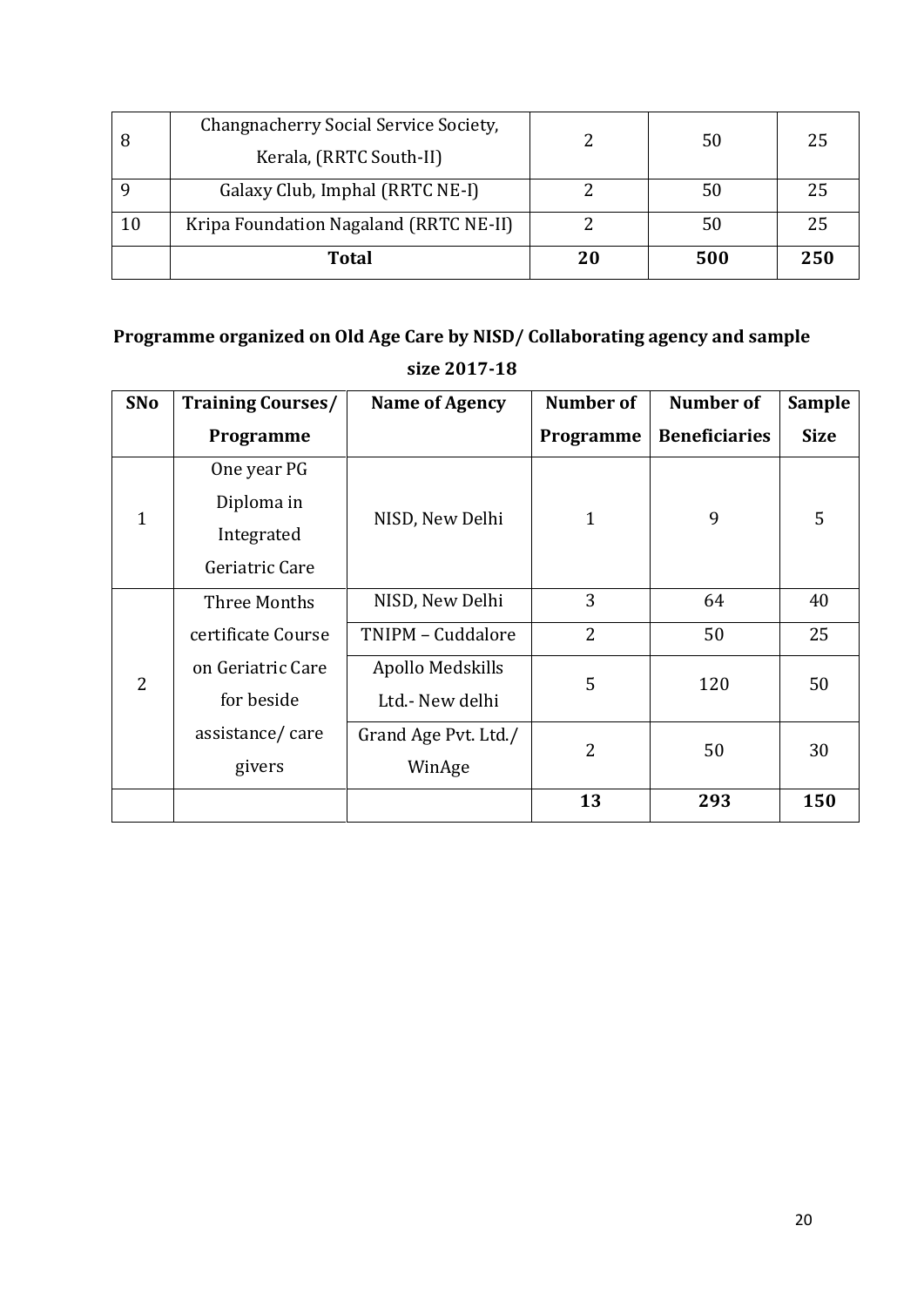#### **MAJOR FINDINGS**

#### **Geriatric & Old Age Care Training Programmes**

- Most of the participants attending geriatric care programmes are distributed across the rural and urban areas around Delhi. 61% of the participants are from urban. 23% participants are from rural and 16% are from semi urban areas.
- Women participants are high compared to male participants in programmes organized by NISD, Grand Age Pvt Ltd/ WinAge and Apollo Medskills Pvt Ltd, whereas no male participation in Training programme organized at TNIPM Cuddalore, Tamil Nadu. Overall 67% are female participants and 33% are male participants amongst the beneficiaries.
- Hindu religion students are high when compared with Muslims and Christians. 80% participants are Hindus, 14% are Muslims and 6% are Christians.
- The general category students are high i.e., 52% when compared to OBCs (16%) and SCs (32%). In the Cuddalore Centre is found that all the students are from SC category only. Whereas the other centers have mixture of all the categories mentioned. However the General Category students' enrollment is high in all centres.
- The education of the students are mainly  $12<sup>th</sup>$  pass i.e., 58% and then  $10<sup>th</sup>$  pass i.e., 37%. There are very few students below 10<sup>th</sup> students also. The Under Graduates and Graduates are very less.
- Students in the private sector health care is predominant i.e., 46%. The rural area students are mostly from agriculture background i.e., 19%. Few of them i.e., 12% are doing their own work. About 3% joined Government Jobs, 6% have become homemakers. There are the students who are not placed anywhere as well.
- The students from Rural and Semi Urban areas are mostly living in Joint families i.e., 72.8% and the urban students who already got married are living in nuclear families i.e., 27.2% . But since most of them are 10<sup>th</sup> to 12<sup>th</sup> pass candidates, they are into Joint Families.
- While more than half of them are from APL families i.e., 56.9%, the BPL families are also high amongst the student i.e., 31.4% and others are 11.71%.
- The students are mostly from low income economic status families i.e., 1 lakhs or less income families are 50.8%. Whereas the students from 1 – 2 lakhs annual income are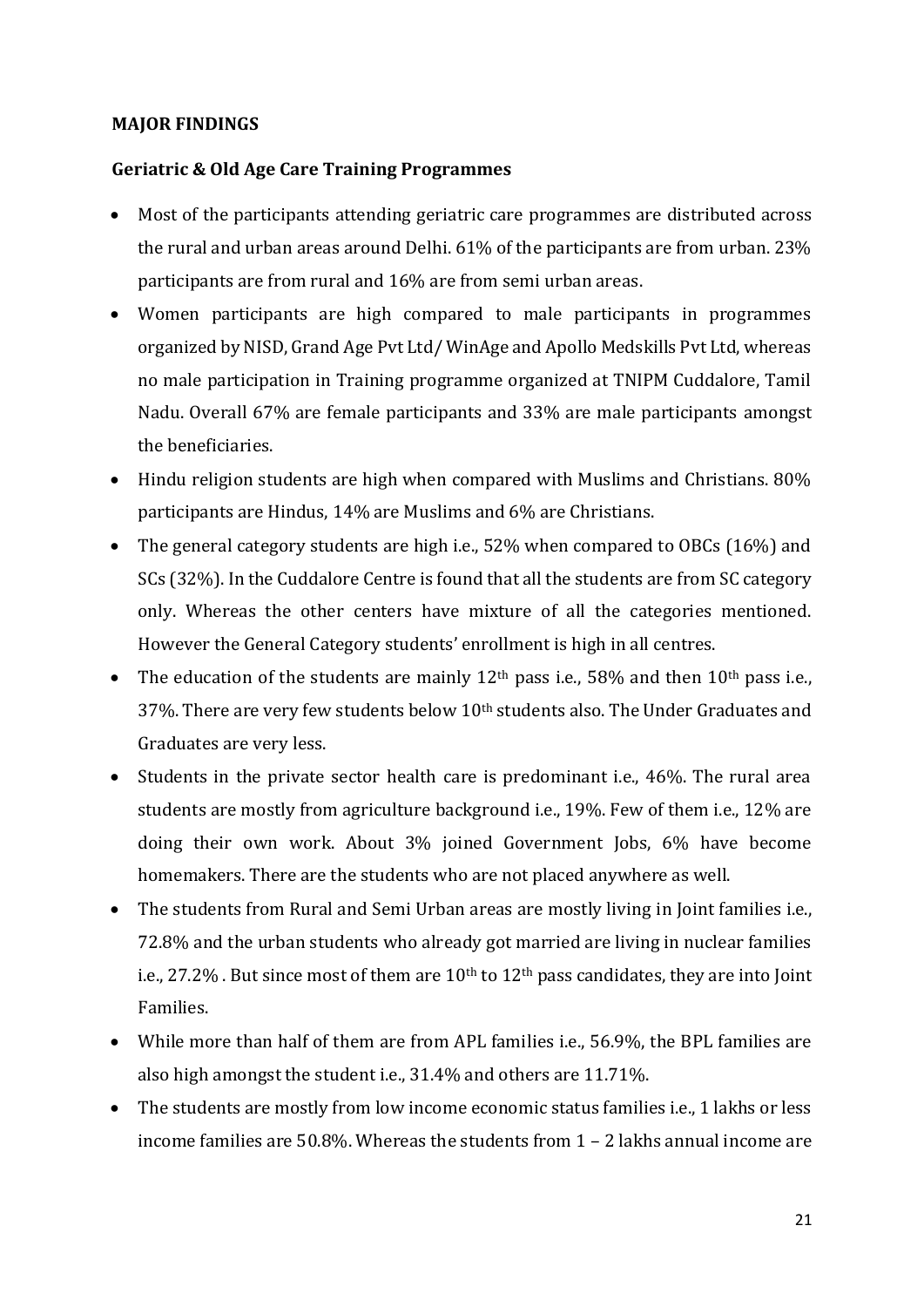found about 30.2%. The other categories belonging to income more than 2 lakhs are very less. 2-5 lakhs is 4.9%, 5-10 lakh is 1.4% and more than 10 lakhs is 1.9%.

- The age group between 20 and 25 are in high number i.e., 84%, whereas the age group between 26 and 30 are only 13.5%. This indicates that the student after  $12<sup>th</sup>$  are joining these courses to take up it as profession**.** Further 2.5% participants are from 31-35 age group.
- The students are getting the training information mostly from friends and family i.e., 42.9% and then through NGOs i.e., 21.8% and RRTCs i.e., 14%. This indicates that the successful training and hand on experience along with placement will get advertised those students. The other source of information for students are like advertisement in newspaper (10.6%), NISD (5.7%), Government website (3.7%) and nomination by any organization is 1.3%.
- The registration of beneficiaries on the spot/ impromptu/ walk in is 70.2% and registration with the help of institution is 20.8%. Whereas 9% student register themselves offline. There is no online registration process. Online processing will be effective and easy process for students to enroll for the training programme. NISD has to develop an online registration process.
- Most of the trainings are Non-Residential at NISD and RRTCs provide hostel facilities for few training programmes. 78.8% are full time residential participants and 21.2% are from full time non-residential.
- 87% of the beneficiaries felt that the training programmes conducted by the NISD were good and the material given also were useful. However 13% of beneficiaries felt that they didn't get the required material.
- A large number of beneficiaries i.e., 73.7% felt that the training programme was interactive and they had hands on experience. While 17.6% of beneficiaries felt that training was in both theory and interactive. Moreover, about 8.7% beneficiaries felt that the training was only theoretical.
- 66.2 % of students opted these training programmes for building their career and about 27.6% opted course because of social empathy they have within them. About 1.3% students opted as addition certificate course for their academics and 3.2% for specialization in this field.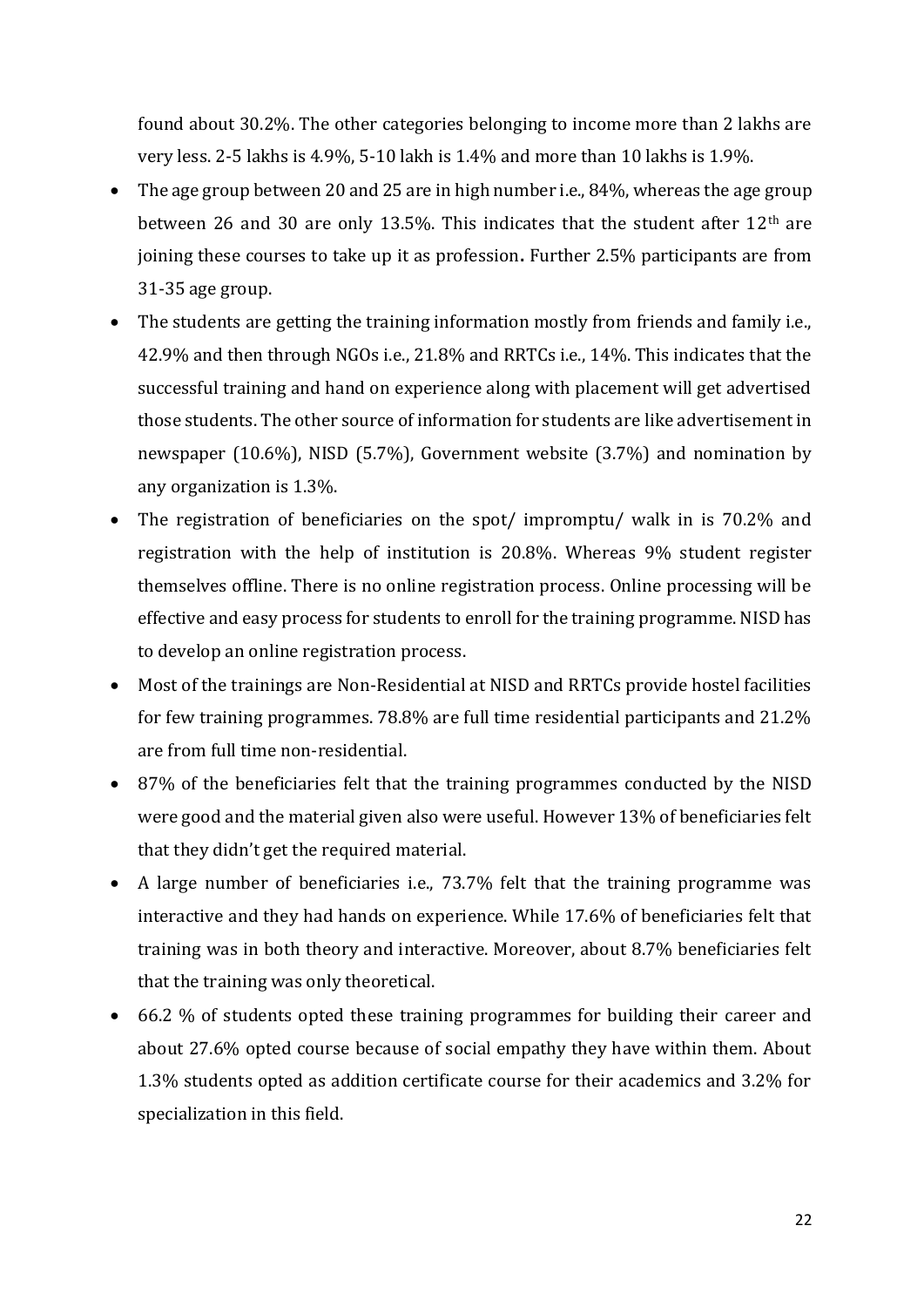- The NISD one year and three months courses are opted by 78.2% students for employment facility and about 11.9% of students for enhancing their knowledge and skills. About 9.9% students for enhanced social consciousness.
- 98.2% students are willing to recommend this type of trainings to the other people as they found it very useful and 1.8% of the students do not want to recommend because of the various hurdles they faced to attend the training and also due to not getting placed in the jobs.
- Most of the beneficiaries i.e., 63.3% felt that the training good and new to them. The beneficiaries i.e., 31.5% who are already have some knowledge on Old Age Care felt it is excellent because they could understand the practical applicability of the course content. 5.2% beneficiaries felt training programme is fair to attend.
- The post training follow up was done in the trainings conducted by Apollo Medskills Pvt Ltd and Grand Age Ltd. Most them were follow up till the placement of them in the jobs. Therefore, 54% students were followed up because they were placed in the known centres and about 46% were not followed up after their placement. But in the one year and 3 months course organized at NISD, the students are being followed up.
- About 71.1% students from One Year and Three Months Training Programmes of the Old Age Care Division of NISD are placed. Especially in 3 months trainings about 6.3% students are waiting to be placed and 19.4% students are not placed till now. But about 2.9% students are working on their own.

#### **Drug Abuse Prevention Training Programmes**

- The participants were more interested to participate in 3 months training programme organized by NISD i.e., 56% and next in 5 Day training programmes i.e., 24% and then Skill Development vocational course was 20% popular. The skill development programme need to be conducted in prime cities to increase its popularity.
- 64.2% of the beneficiaries are from urban areas and 31.8% are from Rural areas. Whereas, 4% are from semi urban areas.
- Among the participants of the training programmes organized by Drug Abuse Prevention Division of NISD, male participants are high i.e., 56.4% compared to female i.e., 43.6%.
- Hindu religion students are high i.e., 79% when compared with Muslims and Christians. Muslims are 4.8%, Christians are 9.3% and Sikhs are 4.9%.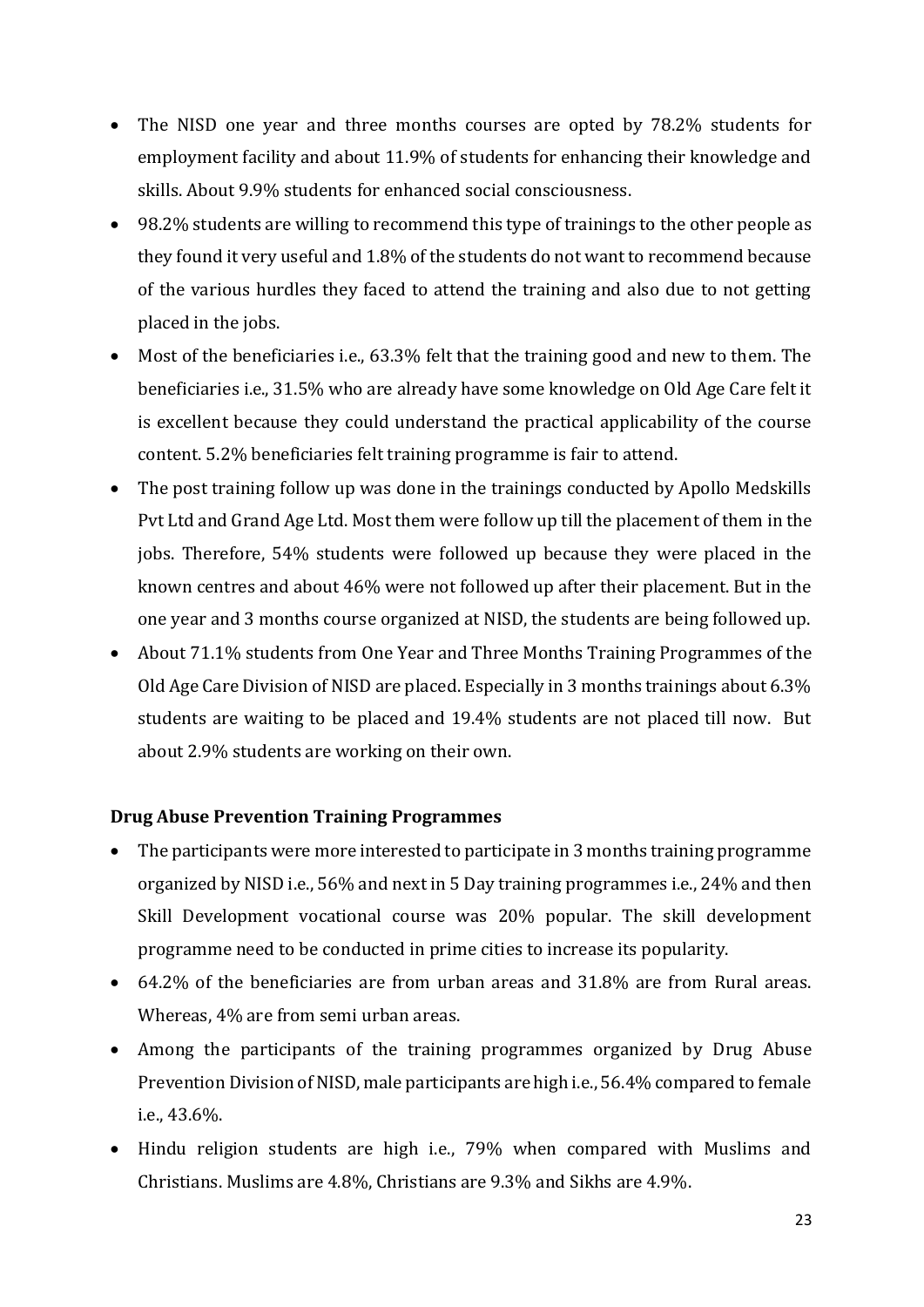- The general category students are high i.e., 46.2% when compared to OBCs (24.6%) and SCs (19.1%). whereas MBC beneficiaries are 5.6% and ST beneficiaries are 4.5%.
- High number of beneficiaries are Graduates i.e., 35.9% and then Post graduates i.e., 18.7%. There are also some MSW completed candidates and also above PG level students. On the other hand below 10<sup>th</sup> standard students are also found.
- The most of the training programmes are being organized for Drug De-addiction centre staff and so the beneficiaries from more from the centre i.e., 48%. The others include NGO staff (30%), Self-Employees (12%), Counselors' (4%) and students (6%).
- The students from Rural and Semi Urban areas are mostly living in Joint families (38.3%) and it is less when compared to urban beneficiaries (61.7%)
- While more than half of them are from BPL families (57.2%), the APL families (33.4%) are also high amongst the student. And others contribute 9.4%.
- The students are mostly from low income economic status families i.e., 52.4%. Whereas the students from 1 - 2 lakhs annual income are found about 28.9%. The other categories belonging to income more than 2 lakhs are 12.9%. A very less 5-10 lakh income (2.4%), More than 10 Lakh (2.4%), More than 10 Lakh (0.8%) are found.
- The age group between 26 & 30 are in high number i.e., 35.8%, whereas the age group between 31 & 35 are 20.4% and age group between 20 & 25 are 14.6%. There are also 11.7% of beneficiaries from age group less than 20 years, 8.5% are from 36-40 age group, 6.7% are from 41-45 age group and 2.3% of beneficiaries are from 46 and above age group.
- The most of the training programmes are free (86.8%), especially NISD organized training programmes are all free and very few organized by RRTCs are paid i.e., 13.2%
- The most of the participants are Drug De-addiction Centre staff and so participants from RRTCs is high i.e., 30.8% and then through NGOs i.e., 30.8% and Family & Friends i.e., 10.9%. The others are advt in newspapers (7.6%), NISD (5.7%), Govt website (3.7%) and nominated by organizations (1.3%)
- There is no online registration process but few claimed that they registered through email communication. Considering it as online the 2% participants registered online. On the spot registrations are high i.e., 42.2% and because the Drug De-addiction centres nominate the candidates, it is 31.4%. Few candidates fill form and submit to the training programme organizers and so offline contributes 24.4%.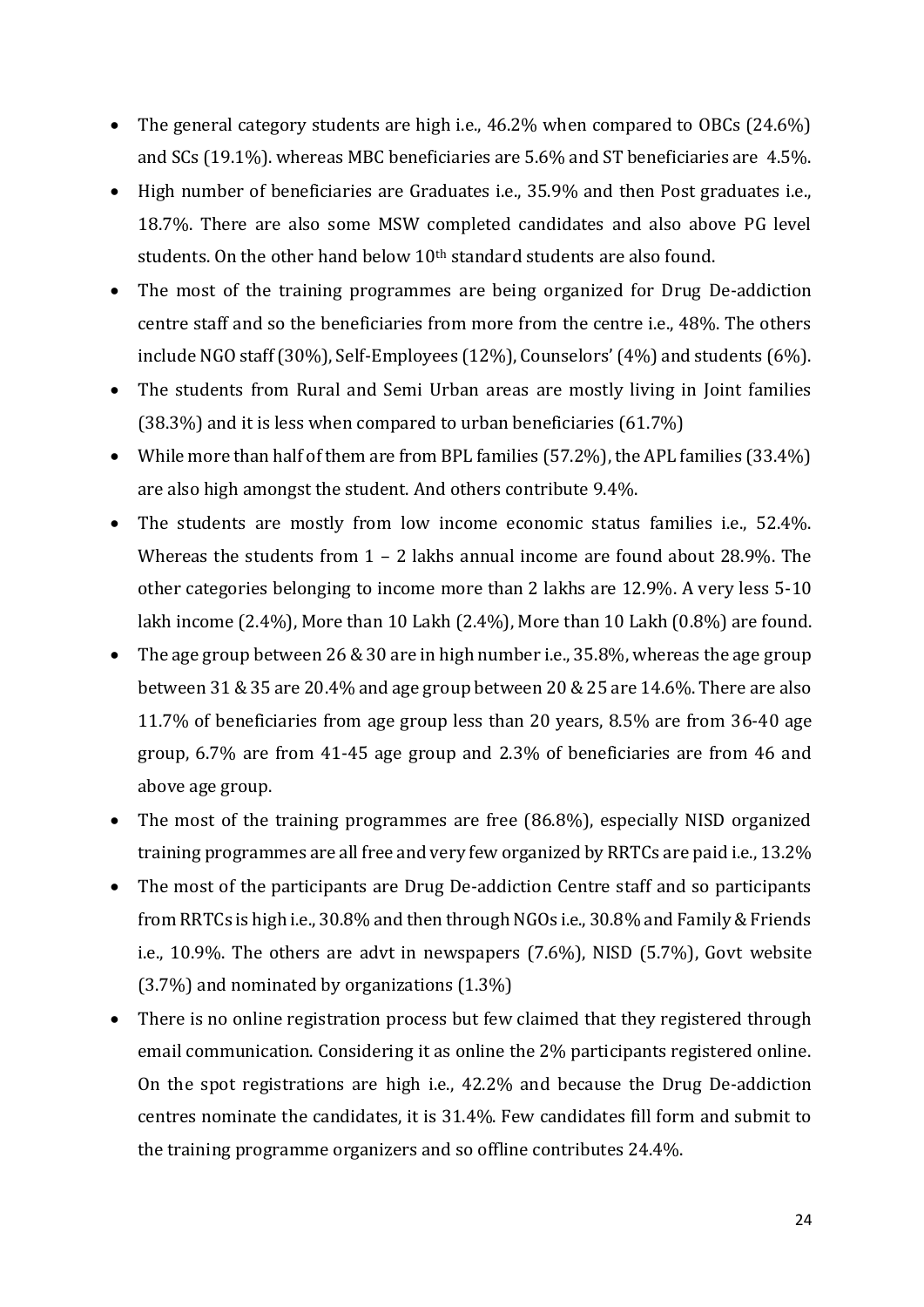- Most of the trainings are Non-Residential at NISD i.e., 56.2% and residential participants are 43.8% because RRTCs provide hostel facilities for few training programmes.
- A large number of beneficiaries i.e., 48.7% felt that the training programme was interactive and they had Role Play as well as Group Discussions. While 42.6% of beneficiaries felt that training was in both theory and interactive. And about 8.7% beneficiaries felt that the training was only theoretical.
- 66.5 % of beneficiaries opted these training programmes for building their career and about 24.6% opted course because of social empathy they have within them. About 4.3% students opted as addition certificate for their academics and 3.2% for specialization in this field.
- About 87% beneficiaries were placed in Drug De-addiction Centres or in NGOs working on those lines. Whereas 13% beneficiaries are not working or not placed anywhere.
- In the Drug Abuse Prevention programmes 55.8% participants told that training organizers keep contacting them after the programme. Whereas 44.2% participants told they didn't get any calls from organizers after training programme and few of then shifted and joint other private jobs.
- 67.4% students have opted for employment facility in the training Programmes organized by NISD and about 23.4% of students for enhancing their knowledge and skills. About 9.2% students for enhanced social consciousness.
- 97.9% students are willing to recommend this type of trainings to the other people. On the other hand 1.8% of the students do not want to recommend.
- 57.8% of the participants said that the programme is excellent and about 25.4% said that programme was good, 10.6% participants said they are fair enough. But 6.2% participants said that these trainings are to be updated.
- The study also made an attempt to analyze the reasons for dissatisfaction amongst the participants. 39.4% participants felt that the accommodation and small training halls are the major reason for dissatisfaction. Then 27.3% participants want to relevant material for future use. Other reasons like no practical exposure is from 19.6% participants and less experienced trainer was from 13.7% of the students.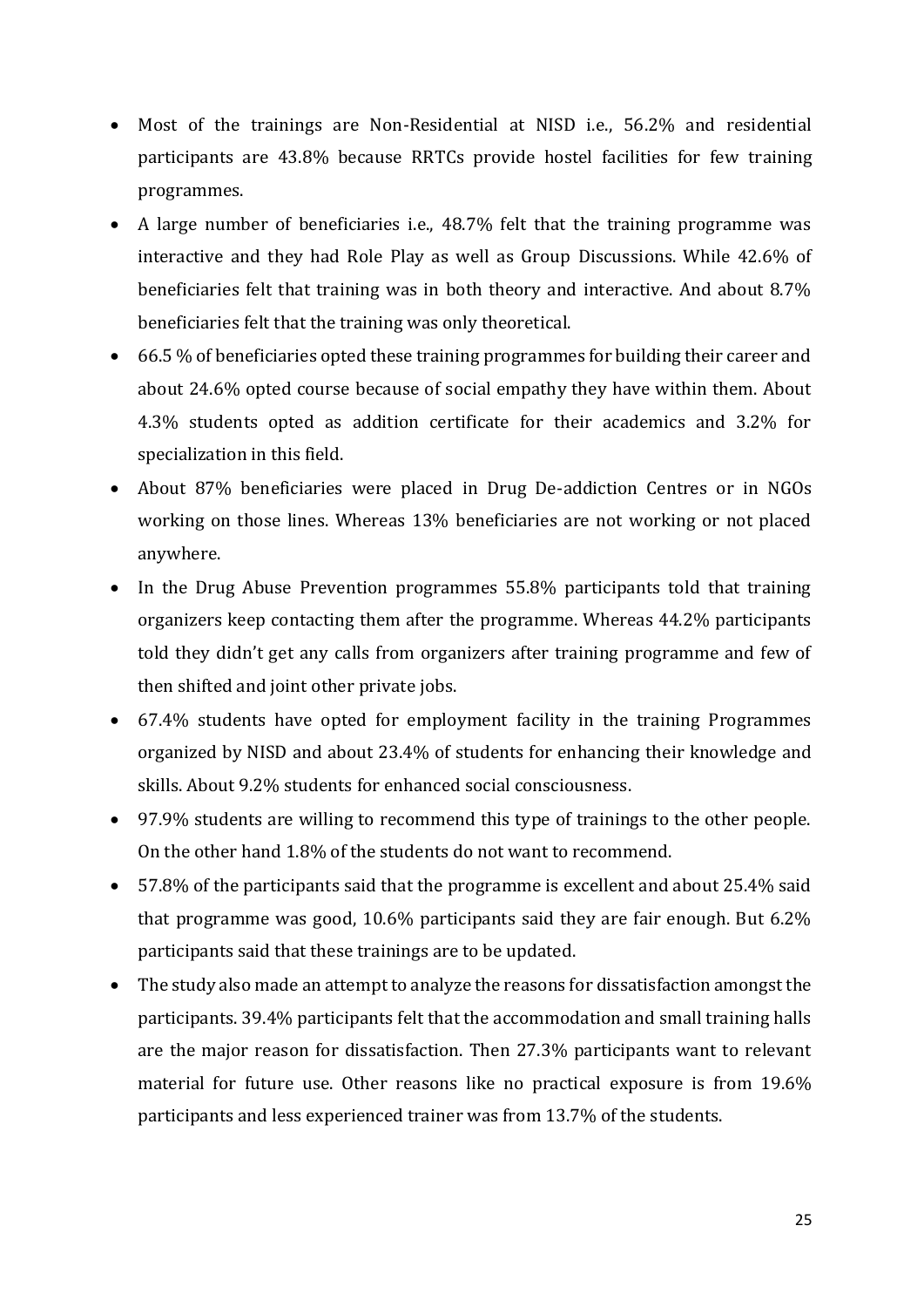### **Collaborating Agencies/RRTCs**

During the study it is understood that the RRTCs and other collaborating agencies are selected with a very effective and required Government procedures adopted by NISD. At the initial stage of work, the collaboration is really more effective with all agencies. But the training programme arrangements, logistics etc are more dependent on the fund flow. The timely fund release would have great impact on the effectiveness. For example the sanction of the yearlong programmes by NISD are finalized in the 2nd quarter and the implementation and utilization certification submission has to be done in the 3<sup>rd</sup> and 4<sup>th</sup> quarters by RRTCs. In such instance, the agencies are facing difficulties in implementation.

In view of the above, it is also understood that the RRTCs/agencies associated with the concerned State Governments/other organization for activities or funds and get the support and are surviving. But end of the day all of them are struggling with the delays and discrepancies and are trying to cop up with the limited resources and time frame. In the overall performance it is also evident that they are somehow taking up and completing the activities specified.

#### **Quality of Training Programmes**

The trainings and course content is being made by NISD and RRTCs follow the same including the proceeding of the training programme. The training material and aids used are:

- 1. Brainstorming
- 2. Lecture with Power Point Presentation
- 3. Training related games
- 4. Audio Visual Aids
- 5. Mind Mapping
- 6. Hands on demonstrations
- 7. Mock counselling sessions and their debriefing
- 8. Role Play
- 9. Group activity, Discussions and Presentation

During the study it is felt that though there is standard curriculum and methodology of knowledge dissemination, the training schedules are to be customized as per the local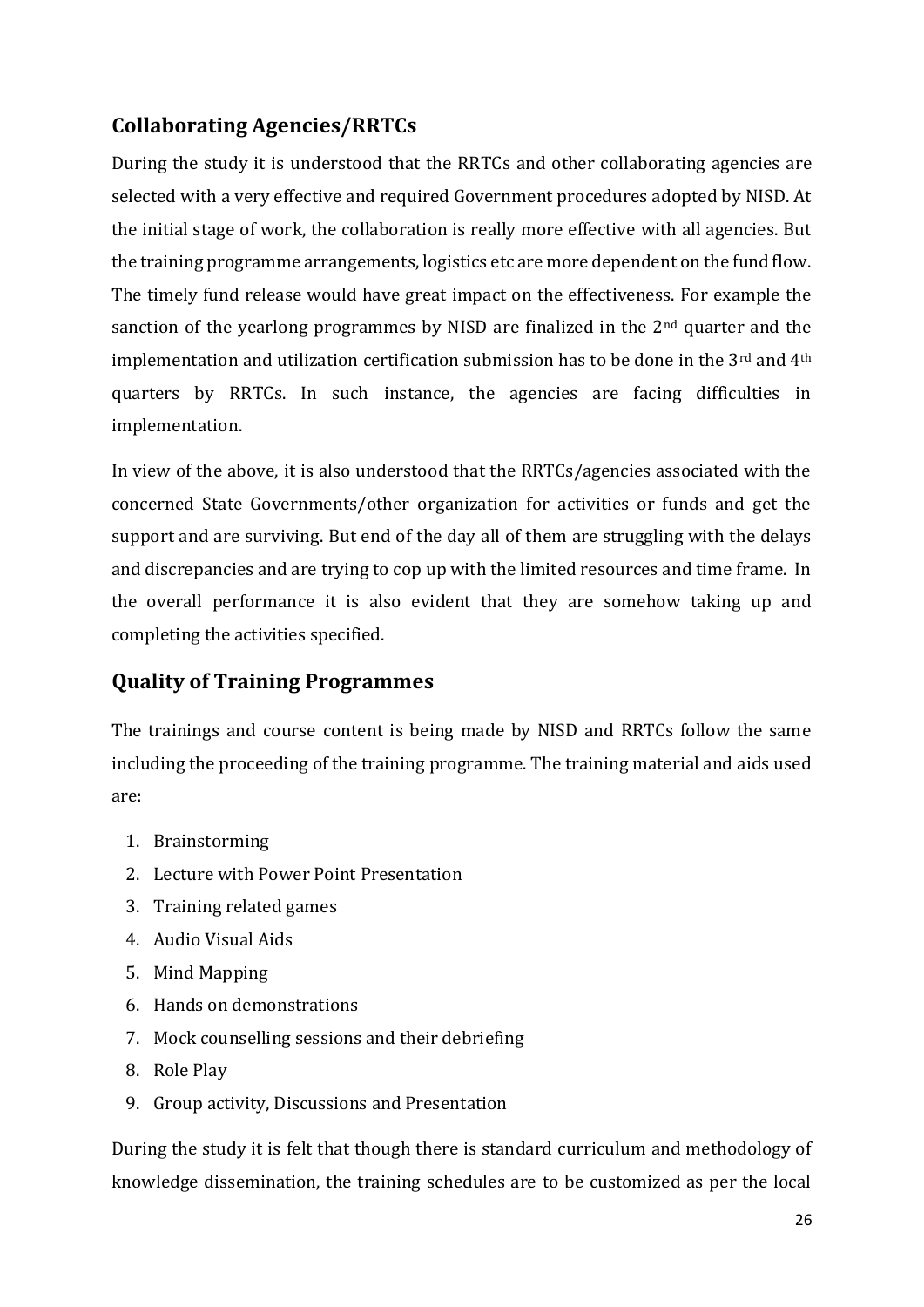scenarios. There should be field visit or if possible interaction with the patients/ victims/ recovered persons.

#### **Course Content of Trainings at RRTCs**

It is found that the content was prepared by NISD and the same is being implemented by RRTCs in the same methodology. Most of the RRTCs are of the opinion that the course content need to upgrade as per the latest technology and information available. They also want the job oriented courses especially with 3 months, 6 months and 1 year timeframe. The convergence with the Ministries like Health & Family welfare, Ministry of Skill Development will help the courses with holistic approach.

Similarly for effective 3 month or 6 month or one year diploma courses the NISD can collaborate with:

- UNICEF to initiate awareness or training programmes for school students
- World Health Organization (WHO) for Geriatric Care Degree or diploma
- United Nation Office on Drug Control (UNODC) for organizing diploma course on Drug Abuse Prevention

#### **Drug Abuse Monitoring System (DAMs)**

The Ministry of Social Justice and Empowerment (MSJE) has taken an initiative to establish a Drug Abuse Monitoring System (DAMS) so that data on help seekers at centres funded by the Ministry is collected in a systematic way. It is an online data base, wherein data on the types of substances, method of consumption, clinical and general profile of treatment seekers at de-addiction centres will be collected on a quarterly basis for understanding the trends of the substance abuse in the country. Information thus gathered is intended to monitor drug using trends with time; equip the functionaries at MSJE to plan and implement prevention, education programs for drug users at all levels (State, District, Zone level).

During the study we could find that:

- Newly formed districts are not included in the scroll down box for example districts of Arunachal Pradesh
- The scroll down box for drugs is also having limited drug names. More drugs can be included to cover all the cases.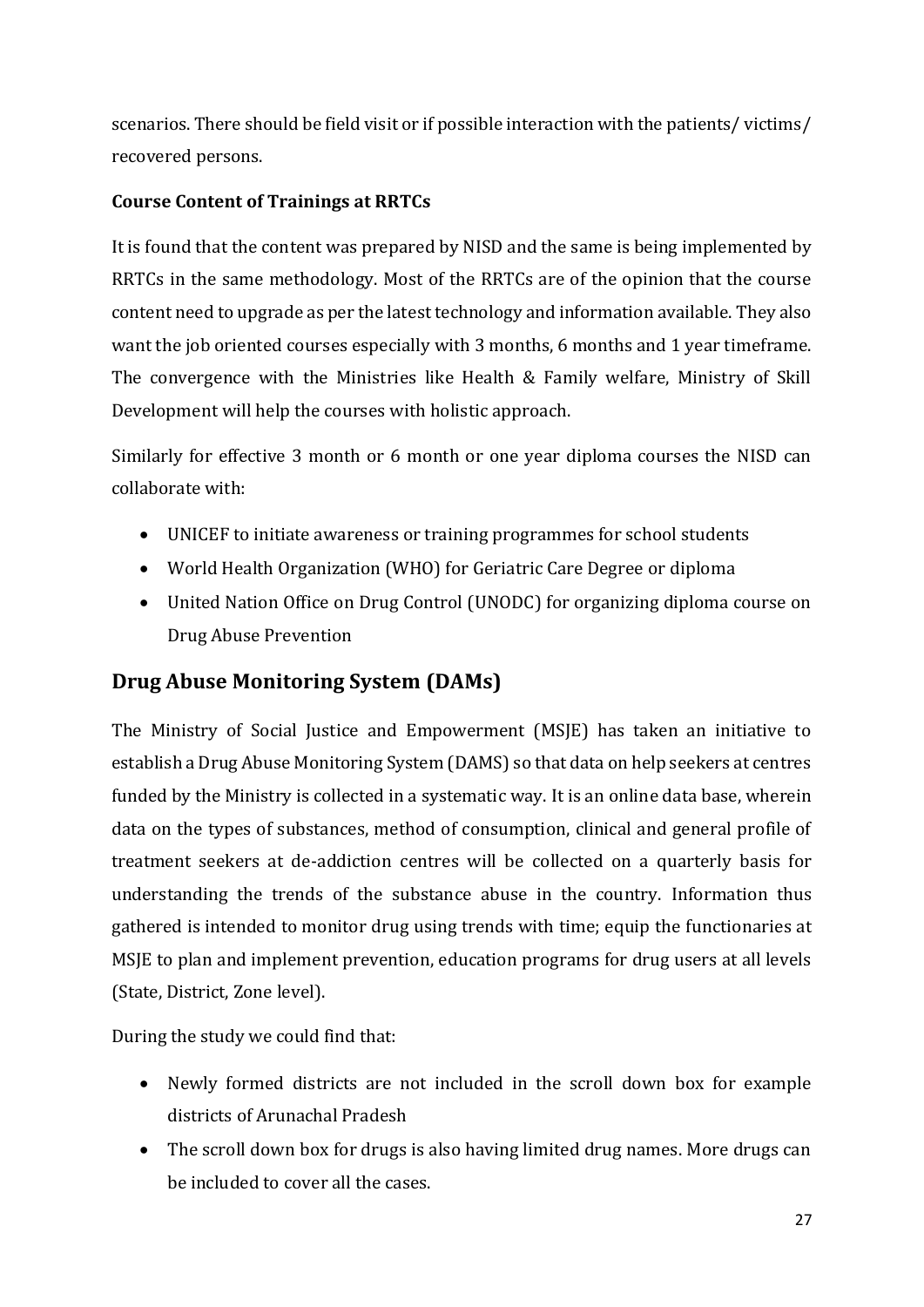## **KEY BOTTLENECKS & CHALLENGES**

- $\triangleright$  RRTCs and collaborating institutions reporting doesn't have prescribed formats to collect the reports regarding the training programmes.
- $\triangleright$  Programme wise, quarterly and yearly documentation is not available at NISD
- $\triangleright$  MIS system of the entire database, especially beneficiaries is not there.
- Absence of proper Monitoring and Evaluation System at NISD Head Office.
- $\triangleright$  Updation of IEC Material is not at the pace of the new information availability. RRTCs/IRCAs/NGOs are using the same material and also preparing their own IEC Material.
- $\triangleright$  There is no database of Master Trainers and Faculty for highly technical courses at NISD Head Office.
- $\triangleright$  Impact Analysis is lacking.
- $\triangleright$  Physical and Financial Assessments of the NISD-RRTC training linkages is lacking.
- $\triangleright$  DAM Software is helpful for maintaining the Drug Addicts information. Few RRTCs are facing issues with the access. RRTC staff has to be trained on usage of this software.
- $\triangleright$  The Annual Action Plan of programmes is given to RRTCs in the month of October/ November, which is very late for them to cope up with the timeframes and effectiveness of the trainings are being hindered.
- $\triangleright$  The funds released for training programmes are not sufficient for organizing the programme. Especially travel, accommodation and honorarium specified are very less. This becomes more difficult in the North Eastern State where the travel and accommodation cost will be high.
- $\triangleright$  The staff salaries of RRTCs are under paid and they are not getting salaries on time. This is hindering their performance in the field.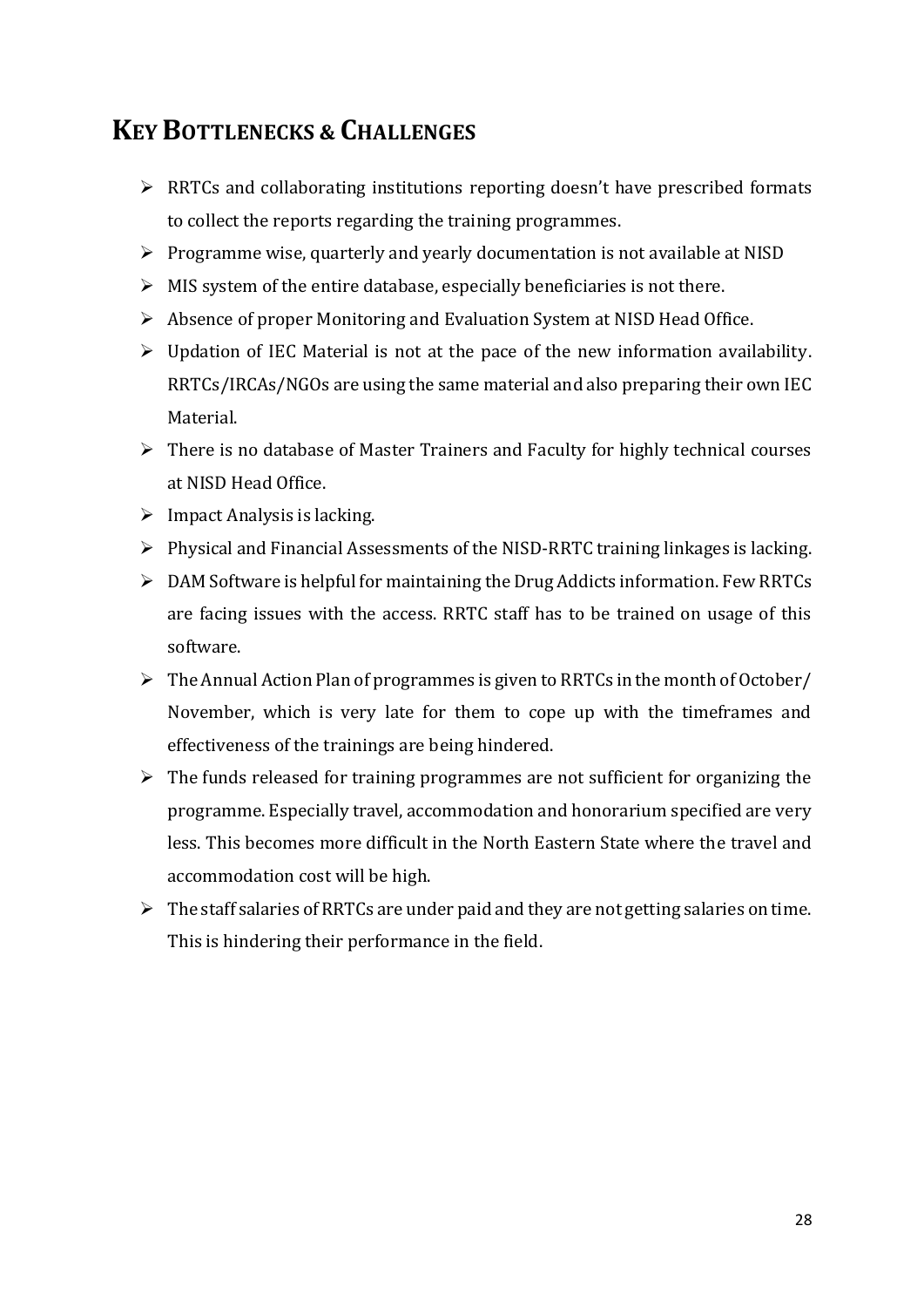## **WAY FORWARD**

- $\triangleright$  Creation of a cadre of young drug abuse prevention counselors and Geriatric Care Professionals in India is a highly laudable target; apart from sensitization and awareness creation.
- $\triangleright$  NISD need to restructure the implementation mechanisms to strengthen the Old Age Care and Drugs Abuse Prevention Division.
- $\triangleright$  The team/ staff of the NISD has to be increase with clear duties and responsibilities.
- $\triangleright$  Few trainings and courses are to be demand driven. The participants' online application and scrutinizing them would get good layer of beneficiaries who can be trained for future placements.
- $\triangleright$  Timely release of payments would magnify the performance of the field level coordinator.
- $\triangleright$  Revising the financials and timely payment of RRTCs will help them to perform well.
- $\triangleright$  Time to time updation of the course structure and material would benefit the beneficiaries while performing their duties.
- $\triangleright$  Basic placements at the end of the training programmes have been facilitated by a few RRTCs. There is a strong empirical evidence of NISD-RRTC fresher participants finding placements – new career prospects both in the drug abuse prevention as well as in the old age & geriatric care.
- $\triangleright$  Few RRTCs are doing excellent work in convergence with aligned activities also. Those are to be encouraged and involved in the decision making and implementation.